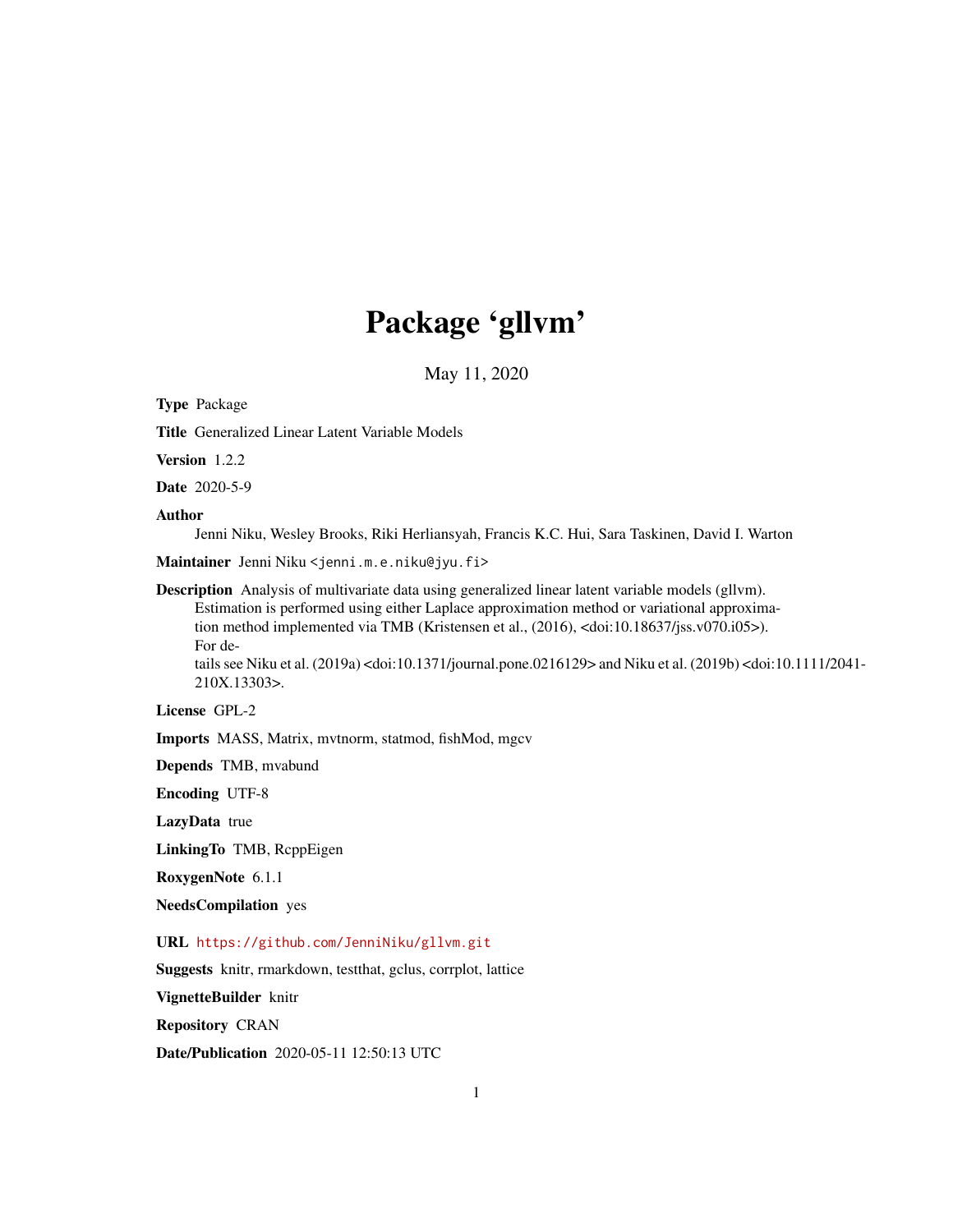# <span id="page-1-0"></span>R topics documented:

| Index | 29                         |
|-------|----------------------------|
|       |                            |
|       |                            |
|       |                            |
|       |                            |
|       |                            |
|       |                            |
|       |                            |
|       |                            |
|       |                            |
|       |                            |
|       |                            |
|       |                            |
|       |                            |
|       |                            |
|       |                            |
|       | $\overline{\phantom{0}}$ 5 |
|       |                            |
|       |                            |
|       |                            |

anova.gllvm *Analysis Of Deviance for gllvm*

# Description

Computes an analysis of deviance table for two generalized linear latent variable model fits.

# Usage

```
## S3 method for class 'gllvm'
anova(object, ...)
```
# Arguments

| object   | an object of class 'gllym'.          |
|----------|--------------------------------------|
| $\cdots$ | one or more objects of class 'gllvm' |

# Details

Computes likelihood-ratio test for two or more gllvm models. Test results makes sense only for nested models. Notice also that this test is not designed for testing models which have degrees of freedom difference larger than 20. For such models the P-value should be treated as very approximate.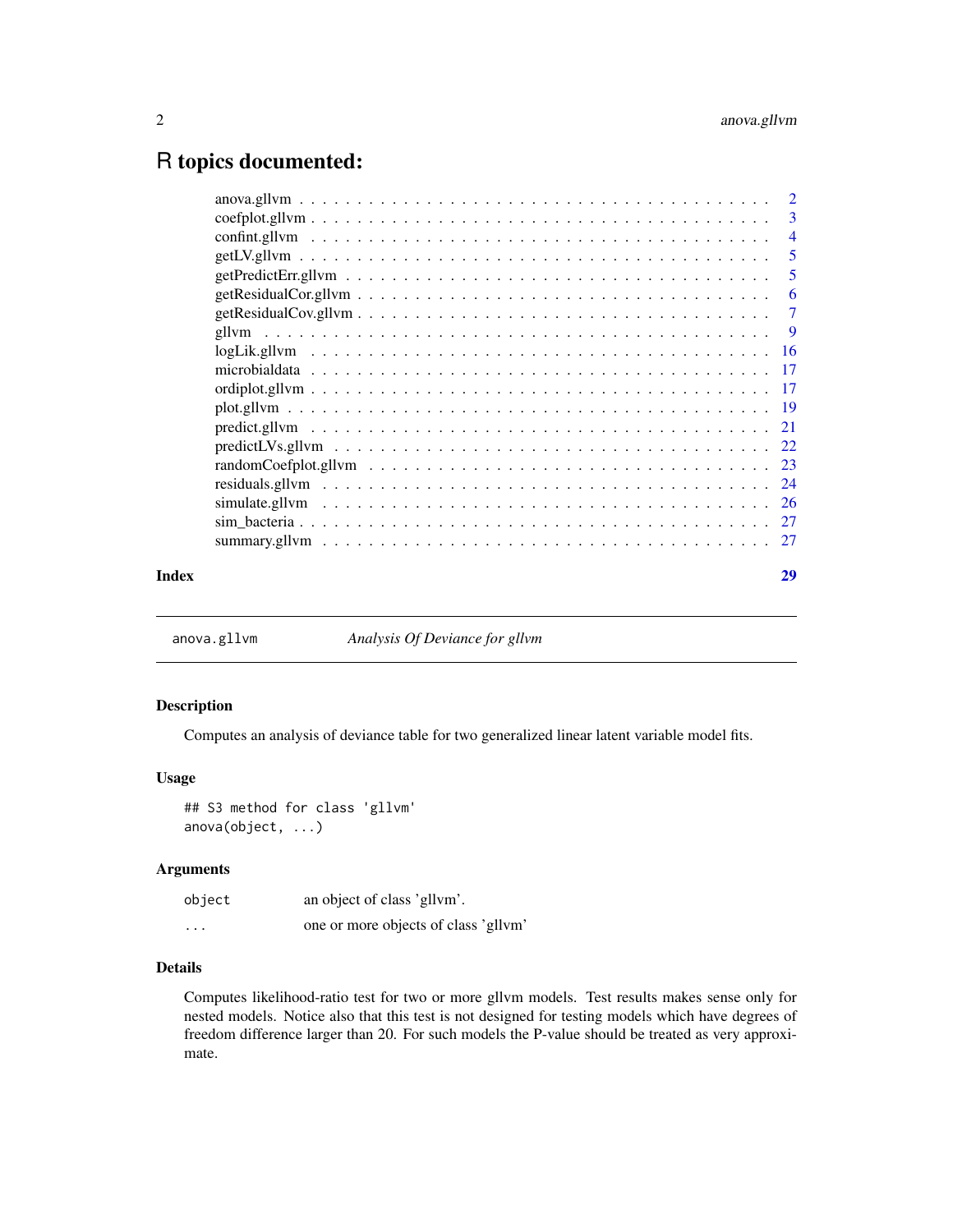# <span id="page-2-0"></span>coefplot.gllvm 3

# Author(s)

Jenni Niku

#### Examples

```
## Load a dataset from the mvabund package
data(antTraits)
y <- antTraits$abund
X <- antTraits$env
TR <- antTraits$traits
# Fit gllvm model
fit1 <- gllvm(y, X, TR, formula = \sim Bare.ground + Shrub.cover, family = poisson())
fit2 <- gllvm(y, X, TR, formula = \sim Bare.ground + Shrub.cover +
             (Bare.ground + Shrub.cover) : Webers.length, family = poisson())
# Test if the model with fourth corner interaction terms is significantly
# better using likelihood-ratio test:
anova(fit1, fit2)
```
<span id="page-2-1"></span>

| coefplot.gllvm | Plot covariate coefficients and confidence intervals |  |
|----------------|------------------------------------------------------|--|
|                |                                                      |  |

# Description

Plots covariate coefficients and their confidence intervals.

# Usage

```
## S3 method for class 'gllvm'
coefplot(object, y.label = TRUE, which.Xcoef = NULL,
  cex.ylab = 0.5, mfrow = NULL, mar = c(4, 6, 2, 1),
  xlim.list = NULL, ...)
```
# Arguments

| object      | an object of class 'gllym'.                                                                                                                                                     |
|-------------|---------------------------------------------------------------------------------------------------------------------------------------------------------------------------------|
| y.label     | logical, if TRUE (default) colnames of y with respect to coefficients are added to<br>plot.                                                                                     |
| which.Xcoef | vector indicating which covariate coefficients will be plotted. Can be vector of<br>covariate names or numbers. Default is NULL when all covariate coefficients are<br>plotted. |
| cex.ylab    | the magnification to be used for axis annotation relative to the current setting of<br>cex.                                                                                     |
| mfrow       | same as mfrow in par. If NULL (default) it is determined automatically.                                                                                                         |
| mar         | vector of length 4, which defines the margin sizes: c(bottom, left, top, right).<br>Defaults to $c(4,5,2,1)$ .                                                                  |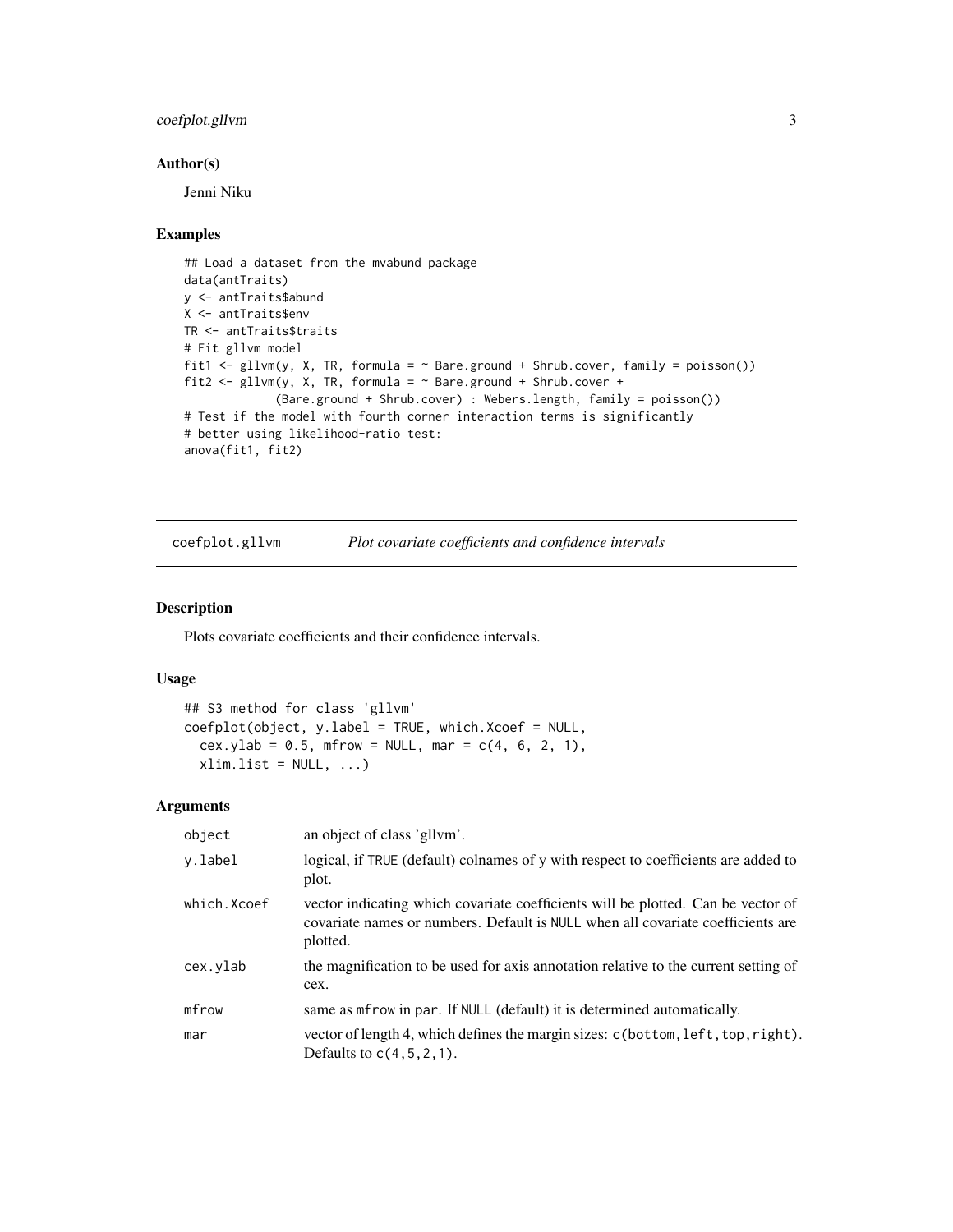<span id="page-3-0"></span>

| xlim.list               | list of vectors with length of two to define the intervals for an x axis in each |
|-------------------------|----------------------------------------------------------------------------------|
|                         | covariate plot. Defaults to NULL when the interval is defined by the range of    |
|                         | point estimates and confidence intervals                                         |
| $\cdot$ $\cdot$ $\cdot$ | additional graphical arguments.                                                  |
|                         |                                                                                  |

# Author(s)

Jenni Niku <jenni.m.e.niku@jyu.fi>, Francis K.C. Hui, Sara Taskinen

# Examples

```
## Load a dataset from the mvabund package
data(antTraits)
y <- as.matrix(antTraits$abund)
X <- as.matrix(antTraits$env)
# Fit model with environmental covariates
fit \le gllvm(y, X, formula = \sim Bare.ground + Shrub.cover,
            family = poisson())
coefplot.gllvm(fit)
# Fit model with all environmental covariates
fitx <- gllvm(y, X, family = "negative.binomial")
coefflot(fitx, mfrow = c(3,2))coefplot(fitx, which.Xcoef = 1:2)
# Fit gllvm model with environmental and trait covariates
TR <- antTraits$traits
fitT \le gllvm(y = y, X = X, TR = TR, family = "negative.binomial")
```

```
coefplot(fitT)
```
<span id="page-3-1"></span>confint.gllvm *Confidence intervals for model parameters*

# Description

Computes confidence intervals for parameters in a fitted gllvm model.

# Usage

```
## S3 method for class 'gllvm'
confint(object, parm = NULL, level = 0.95, ...)
```
## Arguments

| object | an object of class 'gllym'.                                                        |
|--------|------------------------------------------------------------------------------------|
| parm   | a specification of which parameters are to be given confidence intervals, a vector |
|        | of names. If missing, all parameters are considered.                               |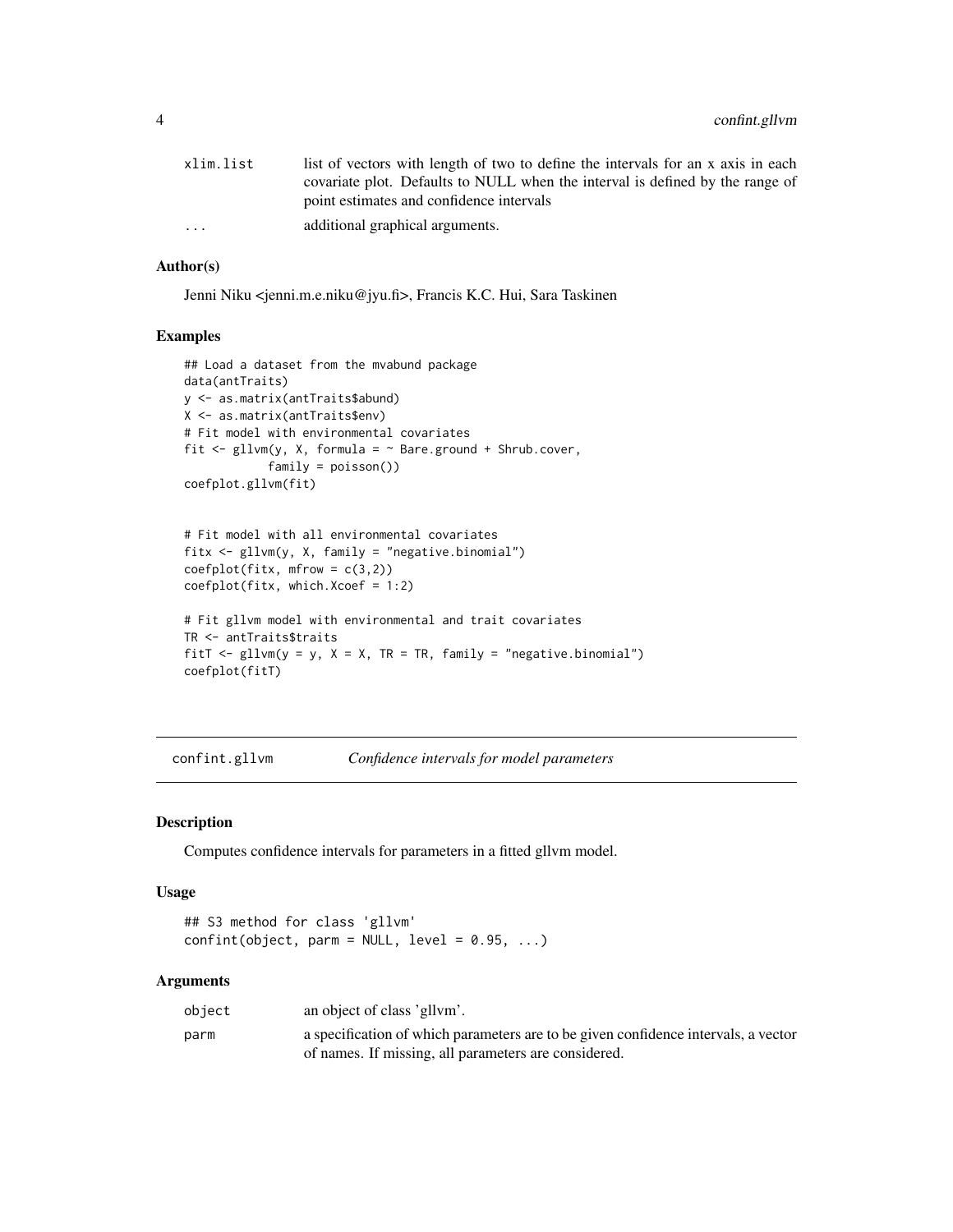# <span id="page-4-0"></span>getLV.gllvm 5

| level    |           | the confidence level. Scalar between 0 and 1. |
|----------|-----------|-----------------------------------------------|
| $\cdots$ | not used. |                                               |

# Author(s)

Jenni Niku <jenni.m.e.niku@jyu.fi>

# Examples

```
## Load a dataset from the mvabund package
data(antTraits)
y <- as.matrix(antTraits$abund)
X <- as.matrix(antTraits$env[,1:2])
# Fit gllvm model
fit \le gllvm(y = y, X = X, family = poisson())
# 95 % confidence intervals for coefficients of X variables
confint(fit, level = 0.95, parm = "Xcoef")
```
getLV.gllvm *Extract latent variables*

# Description

Extract latent variables from gllvm object.

# Usage

## S3 method for class 'gllvm' getLV(object)

# Arguments

object an object of class 'gllvm'.

getPredictErr.gllvm *Extract prediction errors for latent variables from gllvm object*

# Description

Calculates the prediction errors for latent variables for gllvm model.

```
## S3 method for class 'gllvm'
getPredictErr(object, CMSEP = TRUE, ...)
```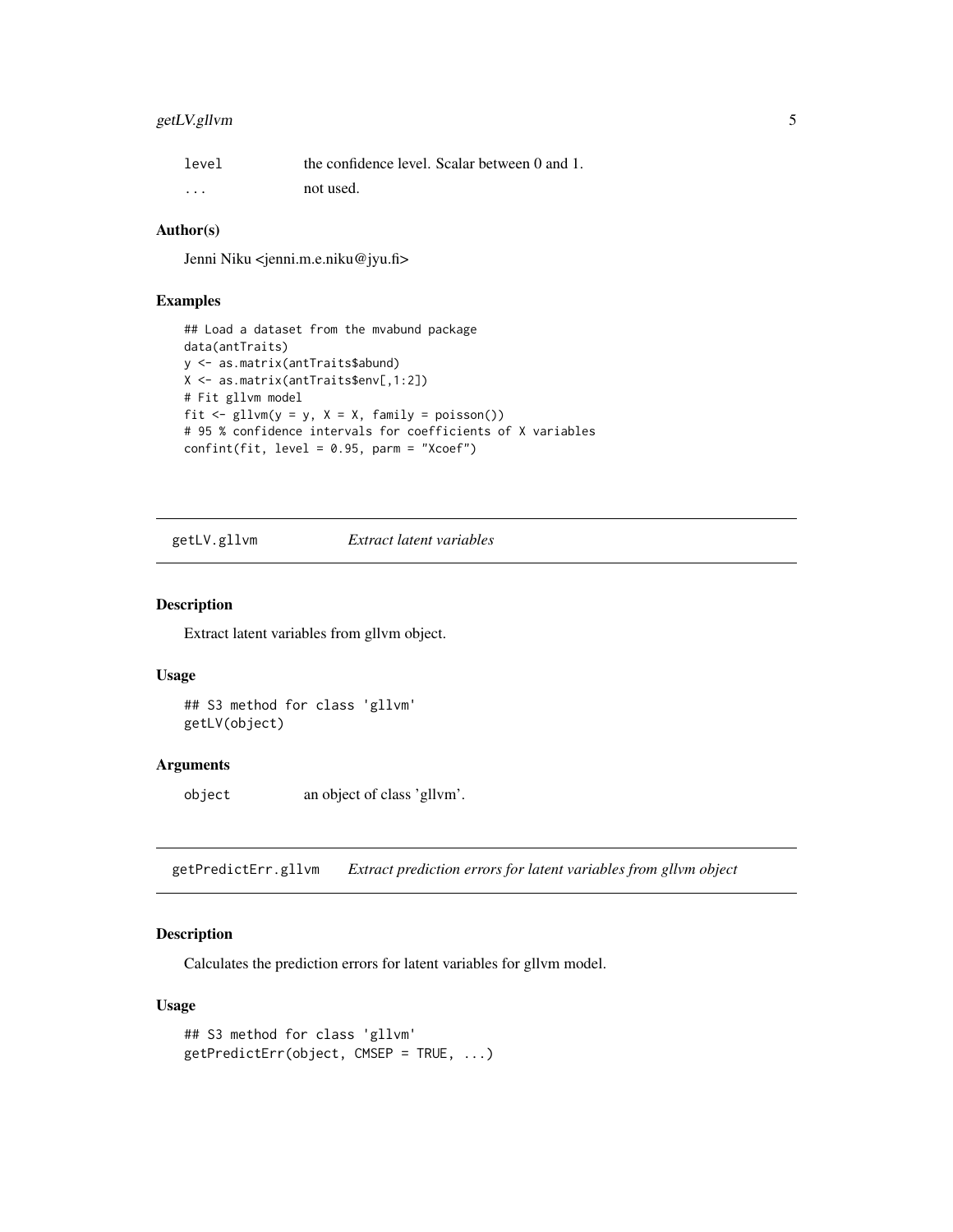<span id="page-5-0"></span>

| object       | an object of class 'gllym'.                                                                                                                                                                       |
|--------------|---------------------------------------------------------------------------------------------------------------------------------------------------------------------------------------------------|
| <b>CMSEP</b> | logical, if TRUE conditional mean squared errors for predictions are calculated. If<br>FALSE, prediction errors are based on covariances of the variational distributions<br>for method $=$ "VA". |
| $\cdot$      | not used                                                                                                                                                                                          |

# Details

Calculates conditional mean squared errors for predictions. If variational approximation is used, prediction errors can be based on covariances of the variational distributions, and therefore they do not take into account the uncertainty in the estimation of (fixed) parameters.

# Value

Function returns following components:

| lvs         | prediction errors for latent variables               |
|-------------|------------------------------------------------------|
| row.effects | prediction errors for random row effects if included |

# Author(s)

Francis K.C. Hui, Jenni Niku, David I. Warton

#### Examples

```
# Load a dataset from the mvabund package
data(antTraits)
y <- as.matrix(antTraits$abund)
# Fit gllvm model
fit \le gllvm(y = y, family = poisson())
# prediction errors for latent variables:
getPredictErr(fit)
```
getResidualCor.gllvm *Extract residual correlations from gllvm object*

# Description

Calculates the residual correlation matrix for gllvm model.

```
## S3 method for class 'gllvm'
getResidualCor(object, adjust = 1)
```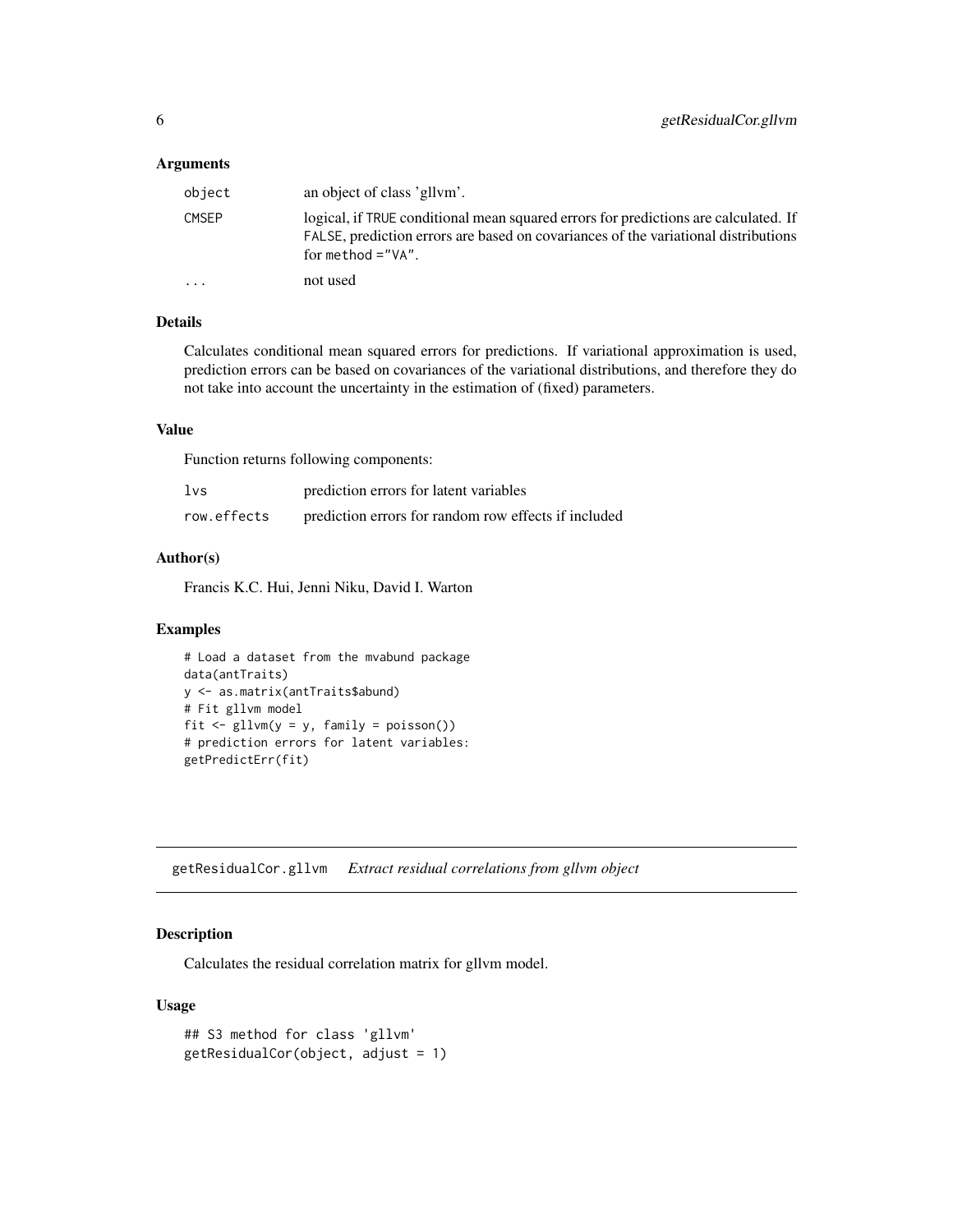<span id="page-6-0"></span>

| object | an object of class 'gllym'.                                                                                                                                                                                                                                   |
|--------|---------------------------------------------------------------------------------------------------------------------------------------------------------------------------------------------------------------------------------------------------------------|
| adjust | The type of adjustment used for negative binomial and binomial distribution<br>when computing residual correlation matrix. Options are $0$ (no adjustment), 1<br>(the default adjustment) and 2 (alternative adjustment for NB distribution). See<br>details. |

# Details

Residual correlation matrix is calculated based on the residual covariance matrix, see details from [getResidualCov.gllvm](#page-6-1).

# Author(s)

Francis K.C. Hui, Jenni Niku, David I. Warton

#### Examples

```
# Load a dataset from the mvabund package
data(antTraits)
y <- as.matrix(antTraits$abund)
# Fit gllvm model
fit <- gllvm(y = y, family = poisson())
# residual correlations:
cr <- getResidualCor(fit)
## Not run:
# Plot residual correlations:
install.packages("corrplot", "gclus")
library(corrplot)
library(gclus)
corrplot(cr[order.single(cr), order.single(cr)], diag = F,
  type = "lower", method = "square", tl.cex = 0.8, tl.srt = 45, tl.col = "red")
```
## End(Not run)

<span id="page-6-1"></span>getResidualCov.gllvm *Extract residual covariance matrix from gllvm object*

# Description

Calculates the residual covariance matrix for gllvm model.

```
## S3 method for class 'gllvm'
getResidualCov(object, adjust = 1)
```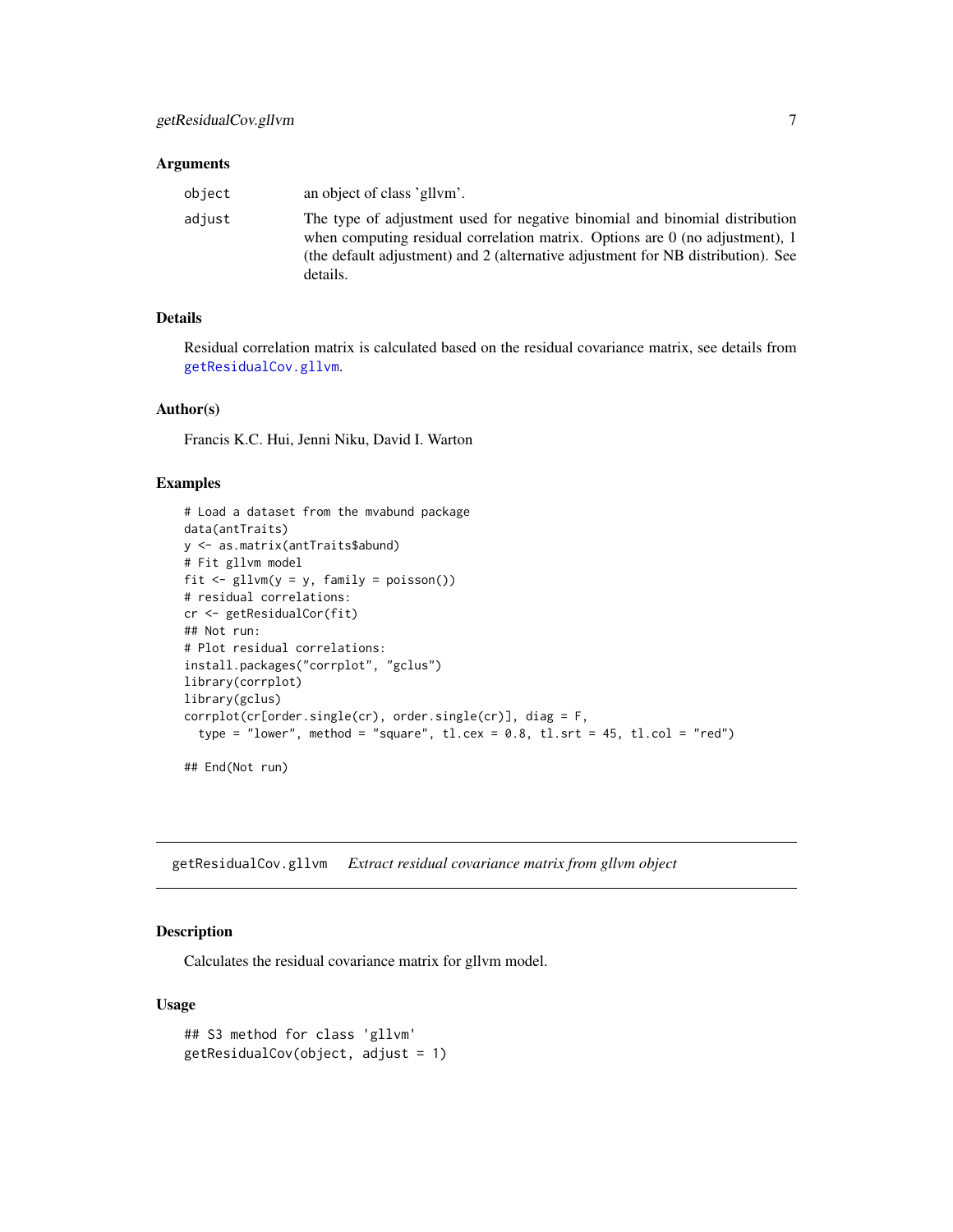| object | an object of class 'gllym'.                                                                                                                                                                                                                                        |
|--------|--------------------------------------------------------------------------------------------------------------------------------------------------------------------------------------------------------------------------------------------------------------------|
| adjust | The type of adjustment used for negative binomial and binomial distribution<br>when computing residual correlation matrix. Options are $\theta$ (no adjustment), 1<br>(the default adjustment) and 2 (alternative adjustment for NB distribution), see<br>details. |

# Details

Residual covariance matrix, storing information on species co-occurrence that is not explained by the environmental variables (if included), is calculated using the matrix of latent variables loadings, that is,  $\Theta\Theta'$ .

When the responses are modelled using the negative binomial distribution, the residual variances for each species must be adjusted for overdispersion. The two possible adjustement terms are  $log(\phi_j+1)$  (adjust = 1) and  $\psi^{(1)}(1/\phi_j)$  (adjust = 2), where  $\psi^{(1)}$  is the trigamma function.

The negative binomial model can be written using different parametrizations. The residual covariance with adjust = 1 can be obtained using the lognormal-Poisson parametrization, that is,

$$
Y_{ij} \sim Poisson(\mu_{ij}\lambda_j),
$$

where  $\lambda_j \sim lognormal(-\sigma^2/2, \sigma^2)$  and  $\sigma^2 = log(\phi_j + 1)$  and  $log(\mu_{ij}) = \eta_{ij}$ . Now  $E[Y_{ij}] = \mu_{ij}$ and variance  $V(\mu_{ij}) = \mu_{ij} + \mu_{ij}^2(exp(\sigma^2) - 1) = \mu_{ij} + \mu_{ij}^2\phi_j$ , which are the same as for the NB distribution. Therefore, on linear predictor scale, we have the variance

$$
V(log(\mu_{ij}\lambda_j)) = V(log\mu_{ij}) + V(log\lambda_j) = V(u'_i\theta_j) + \sigma^2 = \theta'_j\theta_j + log(\phi_j + 1).
$$

which leads to the residual covariance matrix  $\Theta\Theta' + diag(\Phi)$ , where  $\Psi$  is the diagonal matrix with  $log(\phi_j + 1)$  as diagonal elements (adjust = 1).

The residual covariance matrix with adjust = 2 can be obtained by using Poisson-Gamma parametrization

$$
Y_{ij} \sim Poisson(\mu_{ij}\lambda_j),
$$

where  $\lambda_i \sim Gamma(1/\phi_i, 1/\phi_i)$  and  $\mu_{ij}$  is as above. The mean and the variance are of similar form as above and we have that

$$
V(log(\mu_{ij}\lambda_j)) = V(log\mu_{ij}) + V(log\lambda_j) = \theta'_j \theta_j + \psi^{(1)}(1/\phi_j),
$$

where  $\psi^{(1)}$  is the trigamma function.

In the case of binomial distribution, the adjustment terms (adjust = 1) are 1 for probit link and  $\pi^2/3$ for logit link. These are obtained by treating binomial model as latent variable model. Assume

$$
Y_{ij}^* = \eta_{ij} + e_{ij},
$$

where  $e_{ij} \sim N(0, 1)$  for probit model, and  $e_{ij}$  logistic(0, 1) for logit model. Then binary response is defined as  $Y_{ij} = 1$ , if  $Y_{ij}^* > 0$  and 0 otherwise. Now we have that  $\mu_{ij} = P(Y_{ij} = 1) = P(Y_{ij}^*)$  $0 = P(\eta_{ij} > -e_{ij}) = P(e_{ij} < = \eta_{ij})$  which leads to probit and logit models. On linear predictor scale we then have that

$$
V(\eta_{ij} + e_{ij}) = V(\eta_{ij}) + V(e_{ij}).
$$

For the probit model, the residual covariance matrix is then  $\Theta\Theta' + I_m$ , and for the logit model  $\Theta \Theta' + \pi^2/3I_m.$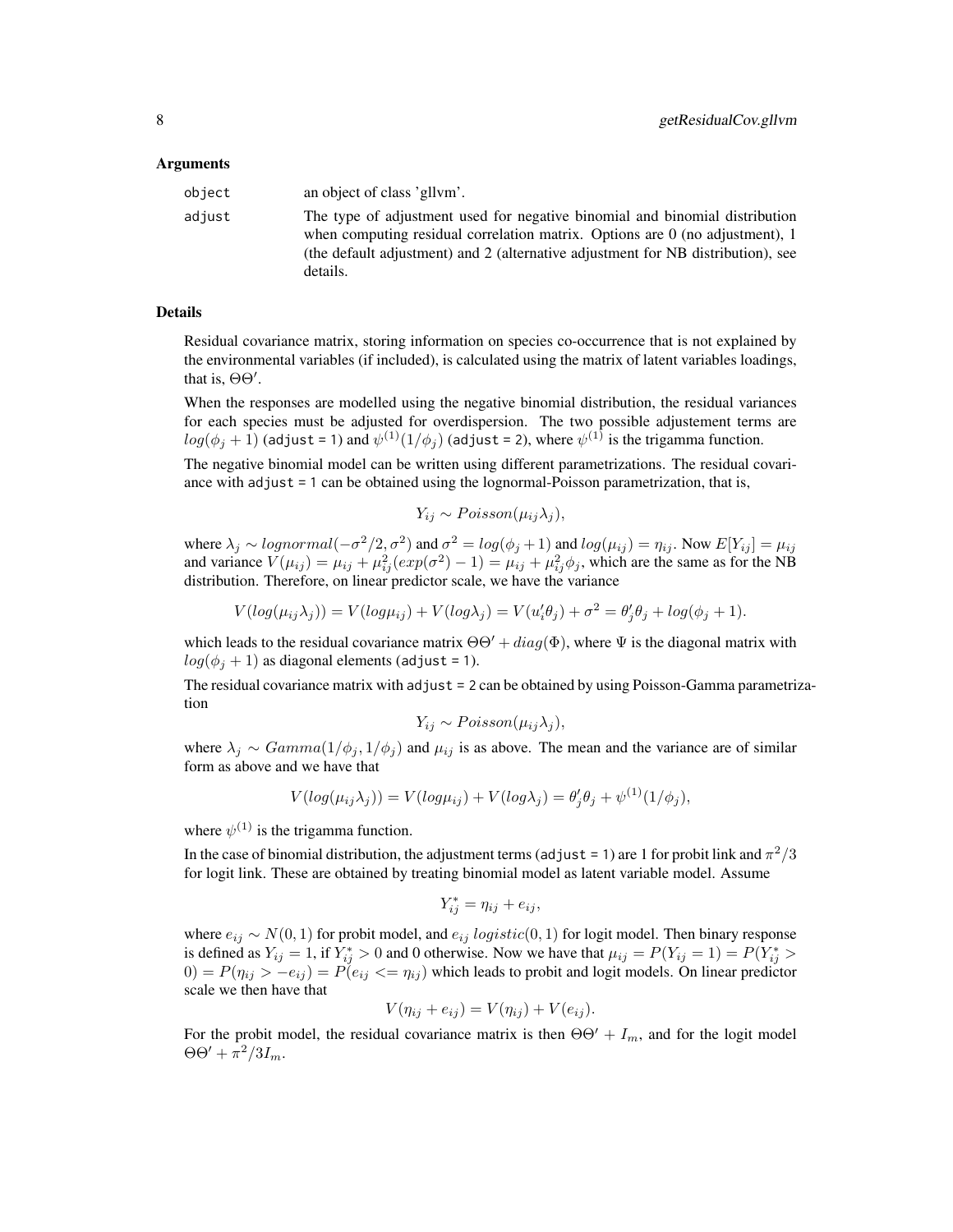#### <span id="page-8-0"></span>gllvm and the set of the set of the set of the set of the set of the set of the set of the set of the set of the set of the set of the set of the set of the set of the set of the set of the set of the set of the set of the

# Value

Function returns following components:

| COV     | residual covariance matrix                                  |
|---------|-------------------------------------------------------------|
| trace   | trace of the residual covariance matrix                     |
| trace.g | trace of the residual covariance matrix per latent variable |

# Author(s)

Francis K.C. Hui, Jenni Niku, David I. Warton

# Examples

```
# Load a dataset from the mvabund package
data(antTraits)
y <- as.matrix(antTraits$abund)
# Fit gllvm model
fit \leq gllvm(y = y, family = poisson())
# residual covariance:
rescov <- getResidualCov(fit)
rescov$cov
# Trace of the covariance matrix
rescov$tr
# Trace per latent variable
rescov$trace.q
```
<span id="page-8-1"></span>gllvm *Generalized Linear Latent Variable Models*

## Description

Fits generalized linear latent variable model for multivariate data. The model can be fitted using Laplace approximation method or variational approximation method.

```
gllvm(y = NULL, X = NULL, TR = NULL, data = NULL, formula = NULL,num.lv = 2, family, method = "VA", row.eff = FALSE,
 offset = NULL, sd.errors = TRUE, Lambda.struc = "unstructured",
 Ab.struct = "unstructured", diag.iter = 5, Ab.diag.iter = \theta,
  trace = FALSE, plot = FALSE, la.link.bin = "probit", n.init = 1,
 Power = 1.5, reltol = 1e-08, seed = NULL, max.iter = 200.
 maxit = 1000, start.fit = NULL, start.lvs = NULL,
  starting.val = "res", TMB = TRUE, optimizer = "optim",
  scale.X = TRUE, Lambda.start = c(0.1, 0.1, 0.1), jitter.var = 0,
  randomX = NULL, randomX.start = "res", dependent.row = FALSE,
 beta0com = FALSE, zeta.struc = "species")
```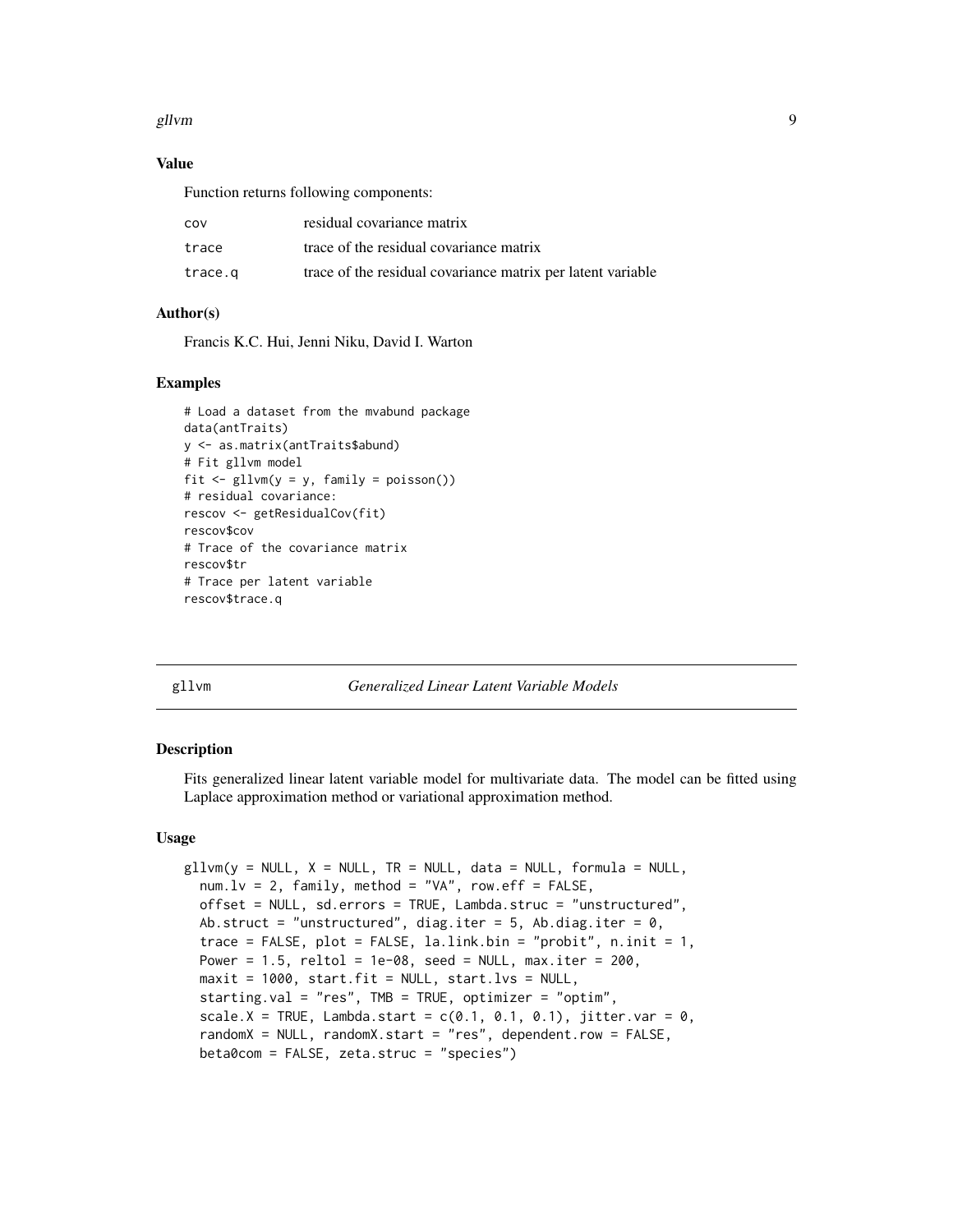| у            | (n x m) matrix of responses.                                                                                                                                                                                                                                                                                                                                                                                                            |
|--------------|-----------------------------------------------------------------------------------------------------------------------------------------------------------------------------------------------------------------------------------------------------------------------------------------------------------------------------------------------------------------------------------------------------------------------------------------|
| Χ            | matrix or data.frame of environmental covariates.                                                                                                                                                                                                                                                                                                                                                                                       |
| TR           | matrix or data.frame of trait covariates.                                                                                                                                                                                                                                                                                                                                                                                               |
| data         | data in long format, that is, matrix of responses, environmental and trait covari-<br>ates and row index named as 'id'. When used, model needs to be defined using<br>formula. This is alternative data input for $y$ , $X$ and TR.                                                                                                                                                                                                     |
| formula      | an object of class "formula" (or one that can be coerced to that class): a symbolic<br>description of the model to be fitted.                                                                                                                                                                                                                                                                                                           |
| num.         | number of latent variables, d, in gllvm model. Non-negative integer, less than<br>number of response variables (m). Defaults to 2.                                                                                                                                                                                                                                                                                                      |
| family       | distribution function for responses. Options are poisson(link = "log"), "negative.binomial"<br>(with log link), binomial(link = "probit") (and also binomial(link = "logit")<br>when method = $"LA"$ ), zero inflated poisson ("ZIP"), gaussian( $link = "identity")$ ,<br>"gamma" (with log link), "exponential" (with log link), Tweedie ("tweedie")<br>(with log link, only with "LA"-method) and "ordinal" (only with "VA"-method). |
| method       | model can be fitted using Laplace approximation method (method = "LA") or<br>variational approximation method (method = "VA"). Defaults to "VA".                                                                                                                                                                                                                                                                                        |
| row.eff      | FALSE, fixed or "random", Indicating whether row effects are included in the<br>model as a fixed or as a random effects. Defaults to FALSE when row effects are<br>not included.                                                                                                                                                                                                                                                        |
| offset       | vector or matrix of offset terms.                                                                                                                                                                                                                                                                                                                                                                                                       |
| sd.errors    | logical. If TRUE (default) standard errors for parameter estimates are calculated.                                                                                                                                                                                                                                                                                                                                                      |
| Lambda.struc | covariance structure of VA distributions for latent variables when method = "VA",<br>"unstructured" or "diagonal".                                                                                                                                                                                                                                                                                                                      |
| Ab.struct    | covariance structure of VA distributions for random slopes when method = "VA",<br>"unstructured" or "diagonal".                                                                                                                                                                                                                                                                                                                         |
| diag.iter    | non-negative integer which is used to speed up the updating of variational (co-<br>variance) parameters in VA method. Defaults to 5 if TMB = FALSE. If TMB = TRUE<br>either 0 or 1.                                                                                                                                                                                                                                                     |
| Ab.diag.iter | As above, but for variational covariance of random slopes.                                                                                                                                                                                                                                                                                                                                                                              |
| trace        | logical, if TRUE in each iteration step information on current step will be printed.<br>Defaults to FALSE. Only with TMB = FALSE.                                                                                                                                                                                                                                                                                                       |
| plot         | logical, if TRUE ordination plots will be printed in each iteration step when TMB<br>= FALSE. Defaults to FALSE.                                                                                                                                                                                                                                                                                                                        |
| la.link.bin  | link function for binomial family if method = "LA". Options are "logit" and<br>"probit.                                                                                                                                                                                                                                                                                                                                                 |
| n.init       | number of initial runs. Uses multiple runs and picks up the one giving highest<br>log-likelihood value. Defaults to 1.                                                                                                                                                                                                                                                                                                                  |
| Power        | fixed power parameter in Tweedie model. Scalar from interval (1,2). Defaults to<br>1.5.                                                                                                                                                                                                                                                                                                                                                 |
| reltol       | convergence criteria for log-likelihood, defaults to 1e-6.                                                                                                                                                                                                                                                                                                                                                                              |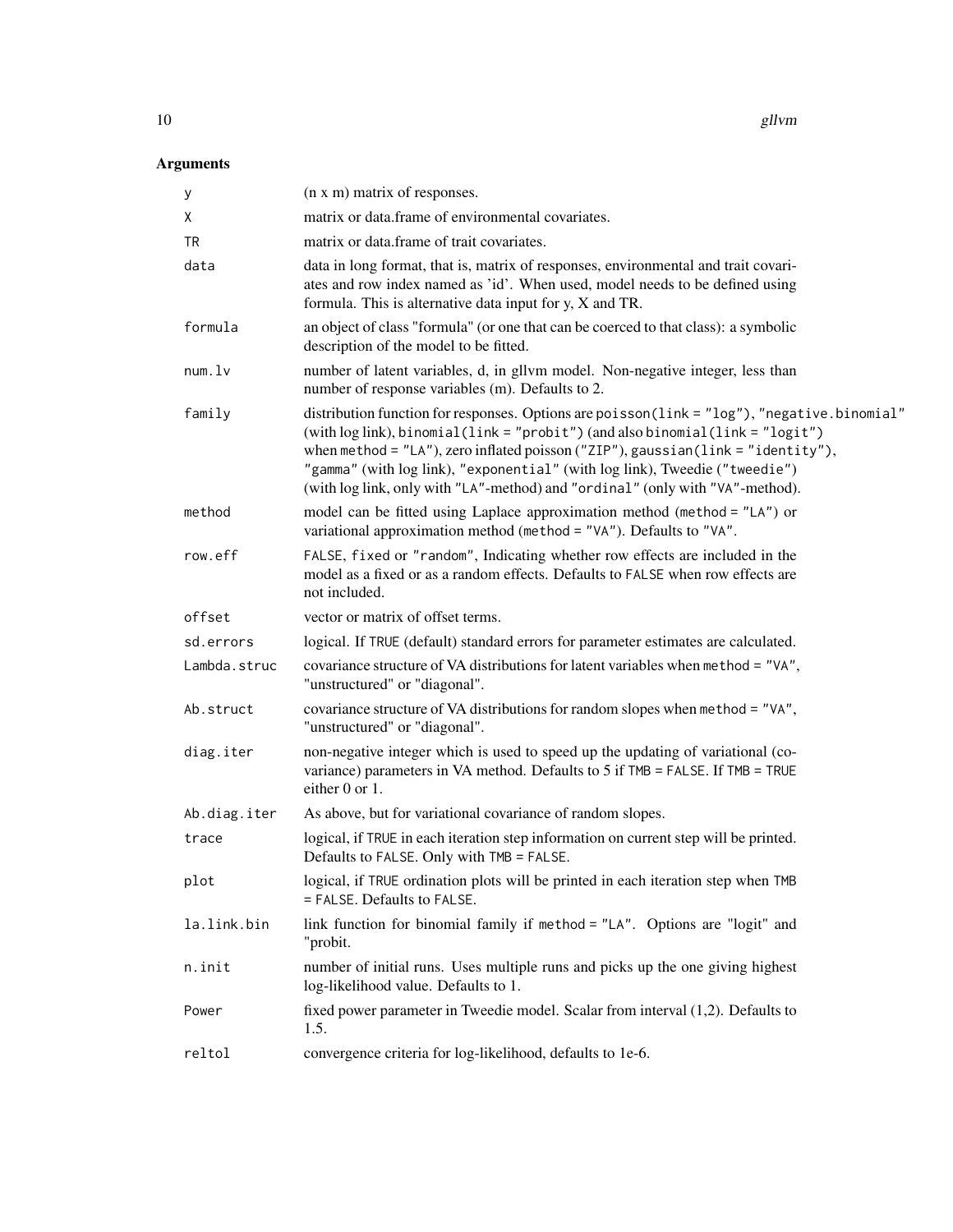<span id="page-10-0"></span>gllvm and the state of the state of the state of the state of the state of the state of the state of the state of the state of the state of the state of the state of the state of the state of the state of the state of the

| seed          | a single seed value, defaults to NULL.                                                                                                                                                                                                                                                                                                                                                                                                     |
|---------------|--------------------------------------------------------------------------------------------------------------------------------------------------------------------------------------------------------------------------------------------------------------------------------------------------------------------------------------------------------------------------------------------------------------------------------------------|
| max.iter      | maximum number of iterations when TMB = FALSE, defaults to 200.                                                                                                                                                                                                                                                                                                                                                                            |
| maxit         | maximum number of iterations within optim function, defaults to 1000.                                                                                                                                                                                                                                                                                                                                                                      |
| start.fit     | object of class 'gllvm' which can be given as starting parameters for count data<br>(poisson, NB, or ZIP).                                                                                                                                                                                                                                                                                                                                 |
| start.lvs     | initialize starting values for latent variables with (n x num.lv) matrix. Defaults<br>to NULL.                                                                                                                                                                                                                                                                                                                                             |
| starting.val  | starting values can be generated by fitting model without latent variables, and<br>applying factorial analysis to residuals to get starting values for latent variables<br>and their coefficients (starting.val = "res"). Another options are to use ze-<br>ros as a starting values (starting.val = "zero") or initialize starting values for<br>latent variables with (n x num.lv) matrix. Defaults to "res", which is recom-<br>mended. |
| <b>TMB</b>    | logical, if TRUE model will be fitted using Template Model Builder (TMB). TMB<br>is always used if method = "LA". Defaults to TRUE.                                                                                                                                                                                                                                                                                                        |
| optimizer     | if TMB=TRUE, log-likelihood can be optimized using "optim" (default) or "nlminb".                                                                                                                                                                                                                                                                                                                                                          |
| scale.X       | if TRUE, covariates are scaled when fourth corner model is fitted.                                                                                                                                                                                                                                                                                                                                                                         |
| Lambda.start  | starting values for variances in VA distributions for latent variables, random row<br>effects and random slopes in variational approximation method. Defaults to 0.1.                                                                                                                                                                                                                                                                      |
| jitter.var    | jitter variance for starting values of latent variables. Defaults to 0, meaning no<br>jittering.                                                                                                                                                                                                                                                                                                                                           |
| randomX       | formula for species specific random effects of environmental variables in fourth<br>corner model. Defaults to NULL, when random slopes are not included.                                                                                                                                                                                                                                                                                   |
| randomX.start | Starting value method for the random slopes. Options are "zero" and "res".<br>Defaults to "res".                                                                                                                                                                                                                                                                                                                                           |
| dependent.row | logical, whether or not random row effects are correlated (dependent) with the<br>latent variables. Defaults to FALSE when correlation terms are not included.                                                                                                                                                                                                                                                                             |
| beta0com      | logical, if FALSE column-specific intercepts are assumed. If TRUE, a common<br>intercept is used which is allowed only for fourth corner models.                                                                                                                                                                                                                                                                                           |
| zeta.struc    | Structure for cut-offs in the ordinal model. Either "common", for the same cut-<br>offs for all species, or "species" for species-specific cut-offs. For the latter,<br>classes are arbitrary per species, each category per species needs to have at least<br>one observations. Defaults to "species".                                                                                                                                    |

# Details

Fits generalized linear latent variable models as in Hui et al. (2015 and 2017) and Niku et al. (2017). Method can be used with two types of latent variable models depending on covariates. If only site related environmental covariates are used, the expectation of response  $Y_{ij}$  is determined by

$$
g(\mu_{ij}) = \eta_{ij} = \alpha_i + \beta_{0j} + x_i'\beta_j + u_i'\theta_j,
$$

where  $g(.)$  is a known link function,  $u_i$  are d-variate latent variables  $(d \ll m)$ ,  $\alpha_i$  is an optional row effect at site i, and it can be fixed or random effect,  $\beta_{0j}$  is an intercept term for species j,  $\beta_j$  and  $\theta_j$ are column specific coefficients related to covariates and the latent variables, respectively.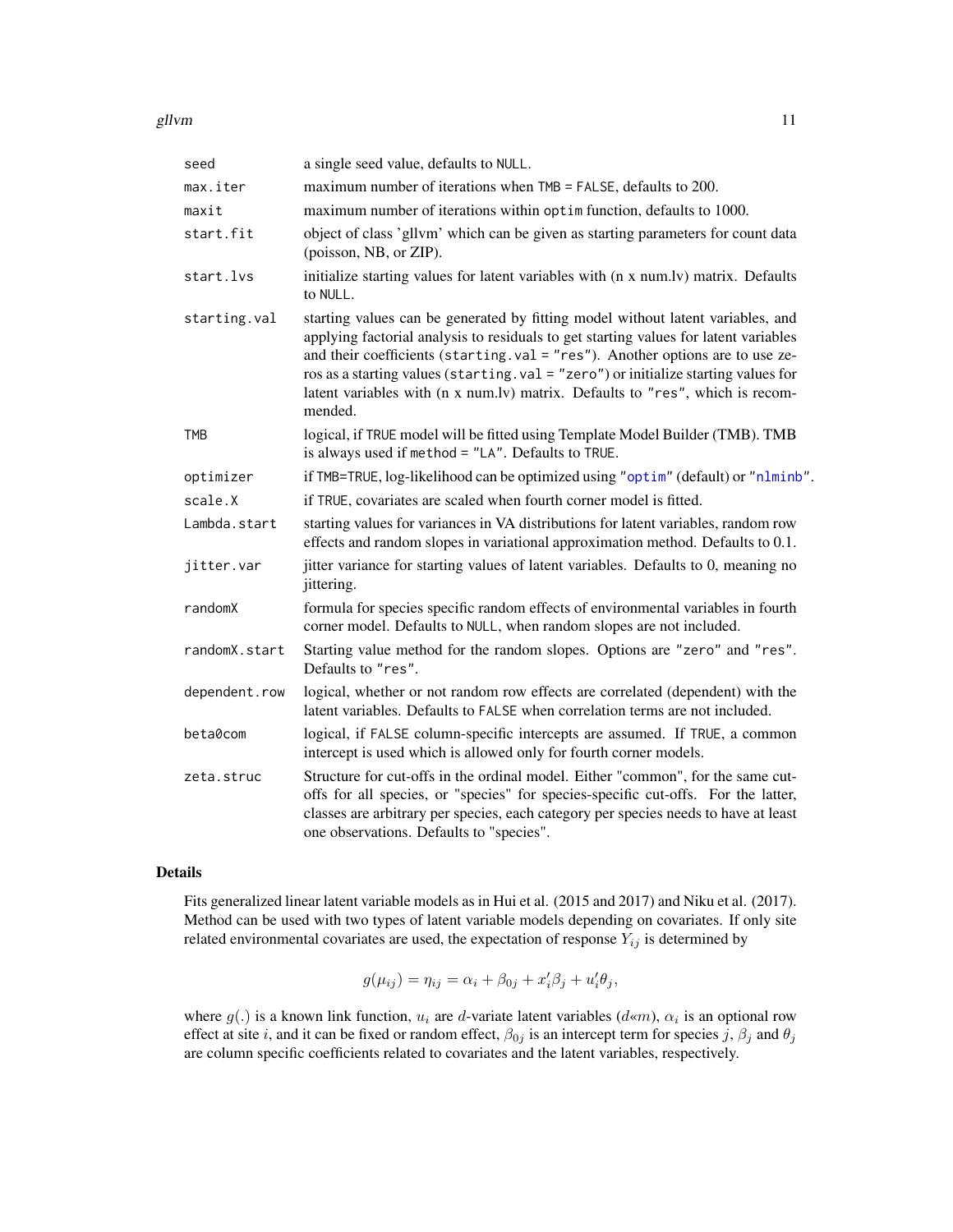An alternative model is the fourth corner model (Brown et al., 2014, Warton et al., 2015) which will be fitted if also trait covariates are included. The expectation of response  $Y_{ij}$  is

$$
g(\mu_{ij}) = \alpha_i + \beta_{0j} + x_i'(\beta_x + b_j) + TR_j'\beta_t + vec(B) * kronecker(TR_j, X_i) + u_i'\theta_j
$$

where g(.),  $u_i$ ,  $\beta_{0j}$  and  $\theta_j$  are defined as above. Vectors  $\beta_x$  and  $\beta_t$  are the main effects or coefficients related to environmental and trait covariates, respectively, matrix  $B$  includes interaction terms. Vectors  $b_j$  are optional species-specific random slopes for environmental covariates. The interaction/fourth corner terms are optional as well as are the main effects of trait covariates.

The method is sensitive for the choices of initial values of the latent variables. Therefore it is recommendable to use multiple runs and pick up the one giving the highest log-likelihood value. However, sometimes this is computationally too demanding, and default option starting.val = "res" is recommended. For more details on different starting value methods, see Niku et al., (2018).

Models are implemented using TMB (Kristensen et al., 2015) applied to variational approximation (Hui et al., 2017) and Laplace approximation (Niku et al., 2017).

With ordinal family response classes must start from 0 or 1.

#### Distributions:

Mean and variance for distributions are defined as follows.

- For count data family = poisson(): Expectation  $E[Y_{ij}] = \mu_{ij}$ , variance  $V(\mu_{ij}) = \mu_{ij}$ , or
- family = "negative.binomial": Expectation  $E[Y_{ij}] = \mu_{ij}$ , variance  $V(\mu_{ij}) = \mu_{ij} +$  $\mu_{ij}^2 \phi_j$ , or
- family = "ZIP": Expectation  $E[Y_{ij}] = (1-p)\mu_{ij}$ , variance  $V(\mu_{ij}) = \mu_{ij}(1-p)(1+\mu_{ij}p)$ .
- For binary data family = binomial(): Expectation  $E[Y_{ij}] = \mu_{ij}$ , variance  $V(\mu_{ij}) = \mu_{ij} (1-\mu_{ij})$  $\mu_{ij}$ ).
- For positive continuous data family = "gamma": Expectation  $E[Y_{ij}] = \mu_{ij}$ , variance  $V(\mu_{ij}) =$  $\mu_{ij}^2/\phi_j$ , where  $\phi_j$  is species specific shape parameter.
- For non-negative continuous data family = "exponential":Expectation  $E[Y_{ij}] = \mu_{ij}$ , variance  $V(\mu_{ij}) = \mu_{ij}^2$ .
- For non-negative continuous or biomass data family = "tweedie" Expectation  $E[Y_{ij}] = \mu_{ij}$ , variance  $V(\mu_{ij}) = \phi_j * \mu_{ij}^{\nu}$ , where  $\nu$  is a power parameter of Tweedie distribution. See details Dunn and Smyth (2005).
- For ordinal data family = "ordinal": Cumulative probit model, see Hui et.al. (2016).
- For normal distributed data family = gaussian(): Expectation  $E[Y_{ij}] = \mu_{ij}$ , variance  $V(y_{ij}) = \phi_j^2$ .

#### Value

An object of class "gllvm" includes the following components:

| cal l  | function call      |
|--------|--------------------|
| logL   | log likelihood     |
| 1vs    | latent variables   |
| params | list of parameters |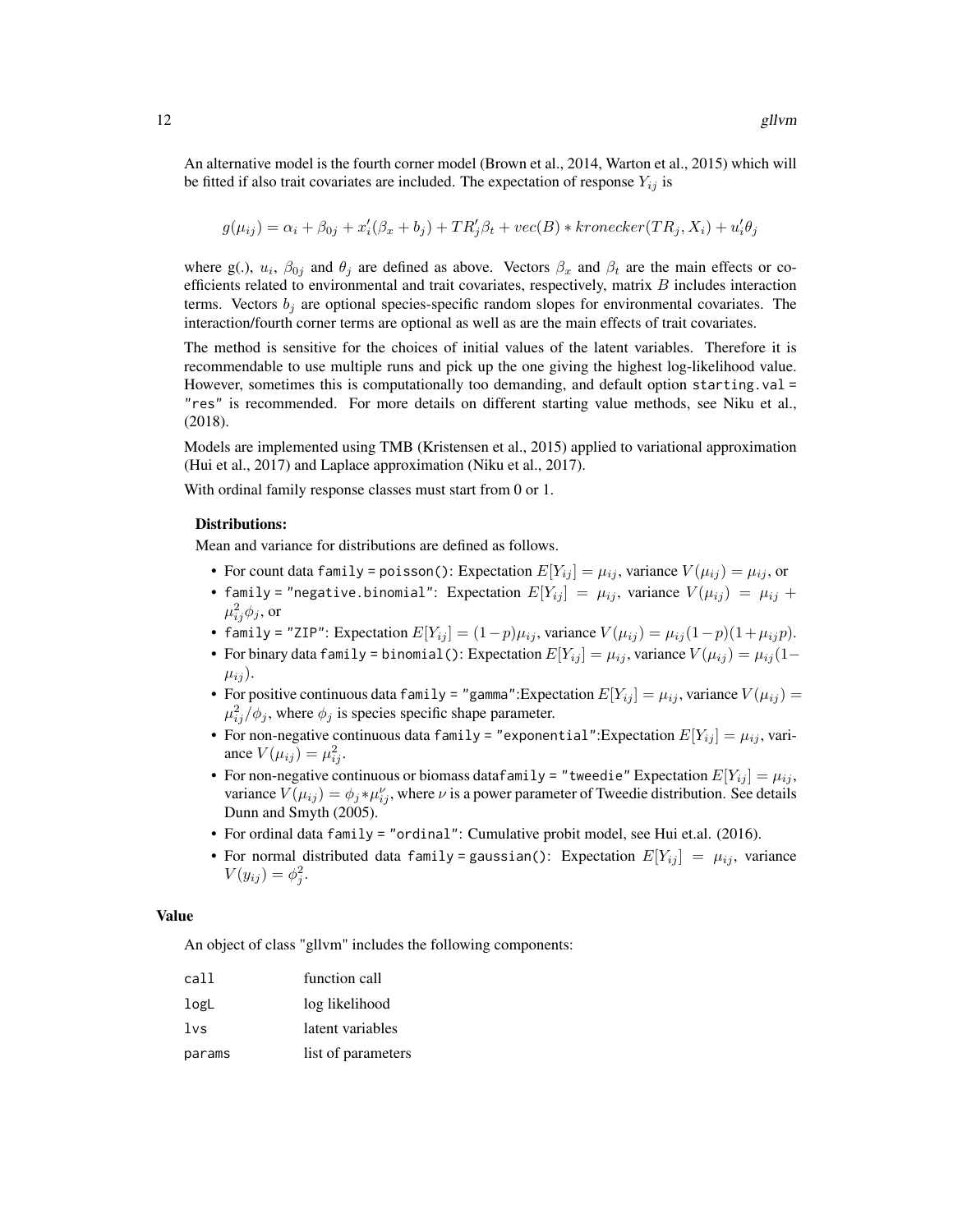gllvm and the state of the state of the state of the state of the state of the state of the state of the state of the state of the state of the state of the state of the state of the state of the state of the state of the

|                                                            | • theta coefficients related to latent variables                                                                                                                                                               |  |
|------------------------------------------------------------|----------------------------------------------------------------------------------------------------------------------------------------------------------------------------------------------------------------|--|
| • beta0 column specific intercepts                         |                                                                                                                                                                                                                |  |
| • Xcoef coefficients related to environmental covariates X |                                                                                                                                                                                                                |  |
|                                                            | • B coefficients in fourth corner model                                                                                                                                                                        |  |
| • row.params row-specific intercepts                       |                                                                                                                                                                                                                |  |
|                                                            | • phi dispersion parameters $\phi$ for negative binomial or Tweedie family, prob-<br>ability of zero inflation for ZIP family, standard deviation for gaussian fam-<br>ily or shape parameter for gamma family |  |
|                                                            | • inv.phi dispersion parameters $1/\phi$ for negative binomial                                                                                                                                                 |  |
| Power                                                      | power parameter $\nu$ for Tweedie family                                                                                                                                                                       |  |
| sd                                                         | list of standard errors of parameters                                                                                                                                                                          |  |
| prediction.errors                                          |                                                                                                                                                                                                                |  |
|                                                            | list of prediction covariances for latent variables and variances for random row<br>effects when method "LA" is used                                                                                           |  |
| A, Ar                                                      | covariance matrices for variational densities of latent variables and variances for<br>random row effects                                                                                                      |  |

# **Note**

If function gives warning: 'In f(x, order  $= 0$ ) : value out of range in 'Igamma'', optimizer have visited an area where gradients become too big. It is automatically fixed by trying another step in the optimization process, and can be ignored if errors do not occur.

# Author(s)

Jenni Niku <jenni.m.e.niku@jyu.fi>, Wesley Brooks, Riki Herliansyah, Francis K.C. Hui, Sara Taskinen, David I. Warton, Bert van der Veen

#### References

Brown, A. M., Warton, D. I., Andrew, N. R., Binns, M., Cassis, G., and Gibb, H. (2014). The fourth-corner solution - using predictive models to understand how species traits interact with the environment. Methods in Ecology and Evolution, 5:344-352.

Dunn, P. K. and Smyth, G. K. (2005). Series evaluation of tweedie exponential dispersion model densities. Statistics and Computing, 15:267-280.

Hui, F. K. C., Taskinen, S., Pledger, S., Foster, S. D., and Warton, D. I. (2015). Model-based approaches to unconstrained ordination. Methods in Ecology and Evolution, 6:399-411.

Hui, F. K. C., Warton, D., Ormerod, J., Haapaniemi, V., and Taskinen, S. (2017). Variational approximations for generalized linear latent variable models. Journal of Computational and Graphical Statistics. Journal of Computational and Graphical Statistics, 26:35-43.

Kasper Kristensen, Anders Nielsen, Casper W. Berg, Hans Skaug, Bradley M. Bell (2016). TMB: Automatic Differentiation and Laplace Approximation. Journal of Statistical Software, 70(5), 1-21.

Niku, J., Warton, D. I., Hui, F. K. C., and Taskinen, S. (2017). Generalized linear latent variable models for multivariate count and biomass data in ecology. Journal of Agricultural, Biological, and Environmental Statistics, 22:498-522.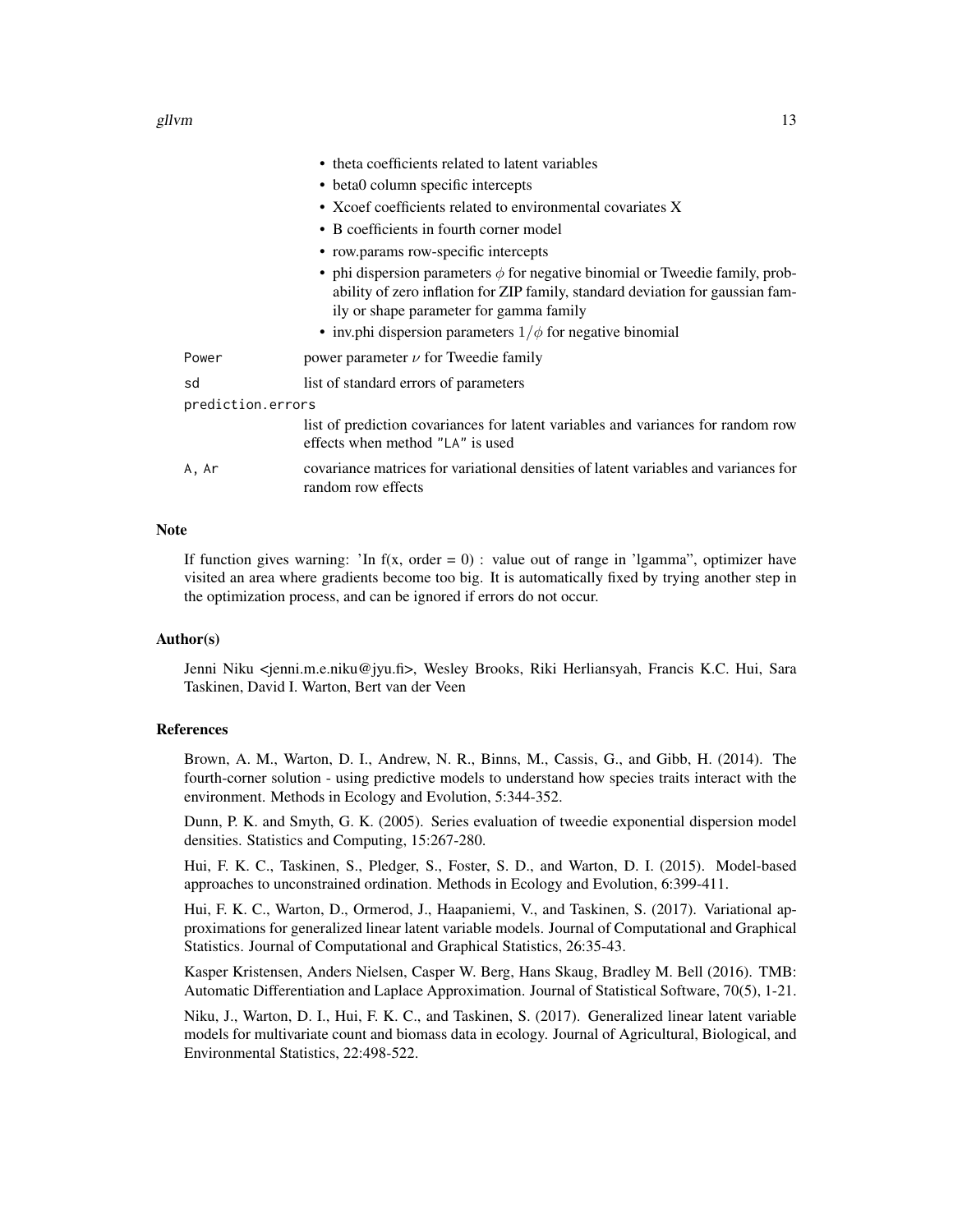<span id="page-13-0"></span>Niku, J., Brooks, W., Herliansyah, R., Hui, F. K. C., Taskinen, S., and Warton, D. I. (2018). Efficient estimation of generalized linear latent variable models. PLoS One, 14(5):1-20.

Warton, D. I., Guillaume Blanchet, F., O'Hara, R. B., Ovaskainen, O., Taskinen, S., Walker, S. C. and Hui, F. K. C. (2015). So many variables: Joint modeling in community ecology. Trends in Ecology & Evolution, 30:766-779.

# See Also

[coefplot.gllvm](#page-2-1), [confint.gllvm](#page-3-1), [ordiplot.gllvm](#page-16-1), [plot.gllvm](#page-18-1), [residuals.gllvm](#page-23-1), [summary.gllvm](#page-26-1).

```
## Load a dataset from the mvabund package
data(antTraits)
y <- as.matrix(antTraits$abund)
X <- as.matrix(antTraits$env)
TR <- antTraits$traits
# Fit model with environmental covariates Bare.ground and Shrub.cover
fit \le gllvm(y, X, formula = \sim Bare.ground + Shrub.cover,
            family = poisson())
ordiplot(fit)
coefplot(fit)
## Example 1: Fit model with two latent variables
# Using variational approximation:
fitv0 <- gllvm(y, family = "negative.binomial", method = "VA")
ordiplot(fitv0)
plot(fitv0, mfrow = c(2,2))summary(fitv0)
confint(fitv0)
# Using Laplace approximation: (this line may take about 30 sec to run)
fitl0 <- gllvm(y, family = "negative.binomial", method = "LA")
ordiplot(fitl0)
# Poisson family:
fit.p \le gllvm(y, family = poisson(), method = "LA")
ordiplot(fit.p)
# Use poisson model as a starting parameters for ZIP-model, this line may take few minutes to run
fit.z <- gllvm(y, family = "ZIP", method = "LA", start.fit = fit.p)
ordiplot(fit.z)
## Example 2: gllvm with environmental variables
# Fit model with two latent variables and all environmental covariates,
fitvX <- gllvm(formula = y \sim X, family = "negative.binomial")
ordiplot(fitvX, biplot = TRUE)
coefplot(fitvX)
# Fit model with environmental covariates Bare.ground and Shrub.cover
fitvX2 <- gllvm(y, X, formula = ~Bare.ground + Shrub.cover,family = "negative.binomial")
ordiplot(fitvX2)
```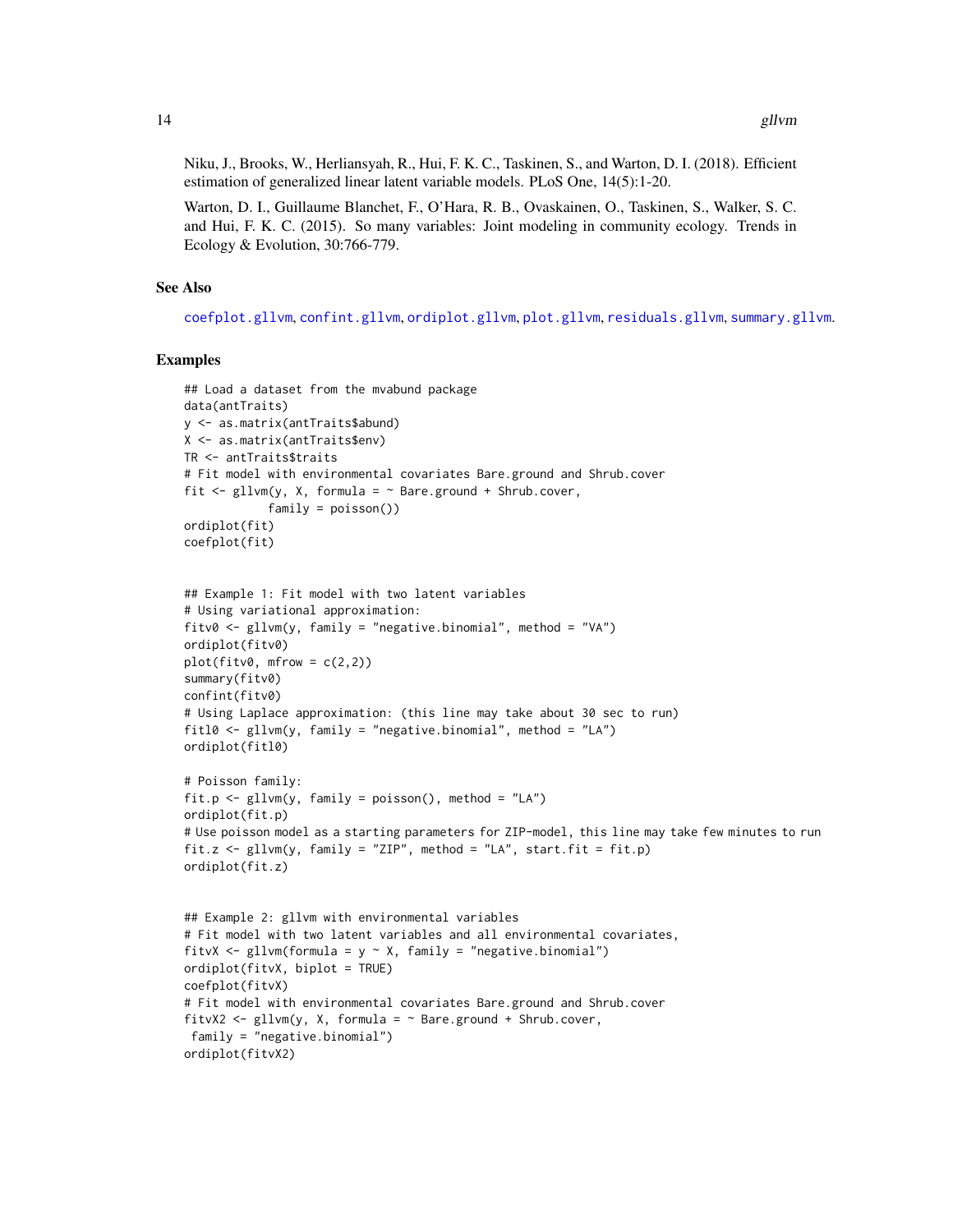#### gllvm and the state of the state of the state of the state of the state of the state of the state of the state of the state of the state of the state of the state of the state of the state of the state of the state of the

```
coefplot(fitvX2)
# Use 5 initial runs and pick the best one
fitvX_5 <- gllvm(y, X, formula = ~Bare.ground + Shrub.cover,family = "negative.binomial", n.init = 5, jitter.var = 0.1)
ordiplot(fitvX_5)
coefplot(fitvX_5)
## Example 3: Data in long format
# Reshape data to long format:
datalong \leq reshape(data.frame(cbind(y,X)), direction = "long",
                   varying = colnames(y), v.names = "y")
head(datalong)
fitvLong \leq gllvm(data = datalong, formula = y \sim Bare.ground + Shrub.cover,
               family = "negative.binomial")
## Example 4: Fourth corner model
# Fit fourth corner model with two latent variables
fitF1 \le gllvm(y = y, X = X, TR = TR, family = "negative.binomial")
coefplot(fitF1)
# Fourth corner can be plotted also with next lines
#fourth = fitF1$fourth.corner
#library(lattice)
#a = max( abs(fourth) )
#colort = colorRampPalette(c("blue","white","red"))
#plot.4th = levelplot(t(as.matrix(fourth)), xlab = "Environmental Variables",
# ylab = "Species traits", col.regions = colort(100),
# at = seq(-a, a, length = 100), scales = list(x = list(root = 45)))#print(plot.4th)
# Specify model using formula
fitF2 \le gllvm(y = y, X = X, TR = TR,
formula = \sim Bare.ground + Canopy.cover * (Pilosity + Webers.length),
 family = "negative.binomial")
ordiplot(fitF2)
coefplot(fitF2)
## Include species specific random slopes to the fourth corner model
fitF3 <- gllvm(y = y, X = X, TR = TR,formula = \sim Bare.ground + Canopy.cover * (Pilosity + Webers.length),
 family = "negative.binomial", randomX = \sim Bare.ground + Canopy.cover, n.init = 3)
ordiplot(fitF3)
coefplot(fitF3)
## Example 5: Fit Tweedie model
# Load coral data
data(tikus)
ycoral <- tikus$abund
# Let's consider only years 1981 and 1983
ycoral <- ycoral[((tikus$x$time == 81) + (tikus$x$time == 83)) > 0, ]
# Exclude species which have observed at less than 4 sites
ycoral <- ycoral[-17, (colSums(ycoral > 0) > 4)]
# Fit Tweedie model for coral data (this line may take few minutes to run)
```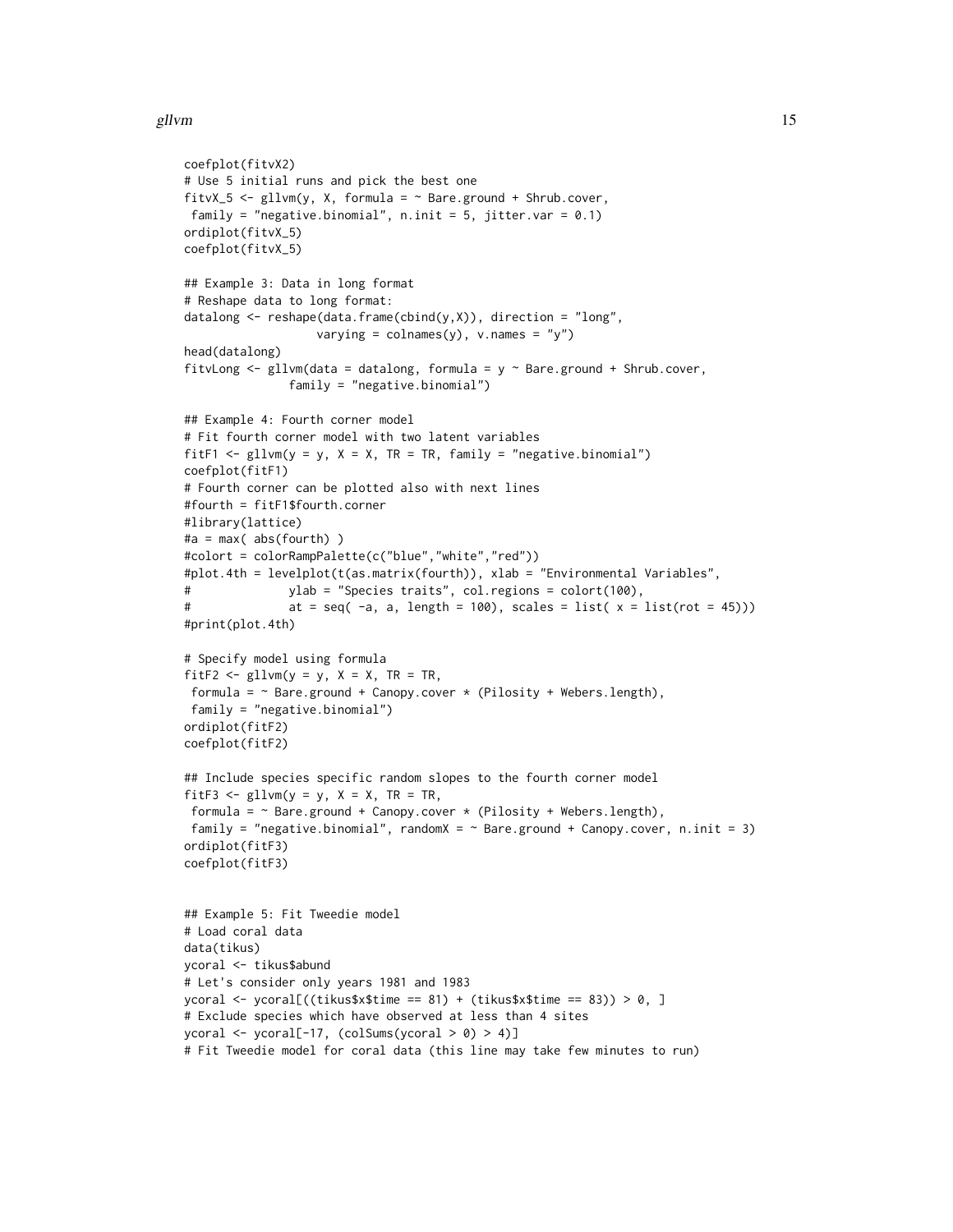```
fit.twe \leq gllvm(y = ycoral, family = "tweedie", method = "LA")
ordiplot(fit.twe)
## Example 6: Random row effects
fitRand <- gllvm(y, family = "negative.binomial", row.eff = "random")
ordiplot(fitRand, biplot = TRUE)
```
logLik.gllvm *Log-likelihood of gllvm*

#### Description

Extracts Log-likelihood from 'gllvm' objects.

# Usage

```
## S3 method for class 'gllvm'
logLik(object, ...)
```
# Arguments

| object  | an object of class 'gllym'. |
|---------|-----------------------------|
| $\cdot$ | not used.                   |

# Author(s)

David I. Warton, Jenni Niku

```
## Load a dataset from the mvabund package
data(antTraits)
y <- as.matrix(antTraits$abund)
# Fit gllvm model
fit \le gllvm(y = y, family = poisson())
# log-Likelihood:
logLik(fit)
```
<span id="page-15-0"></span>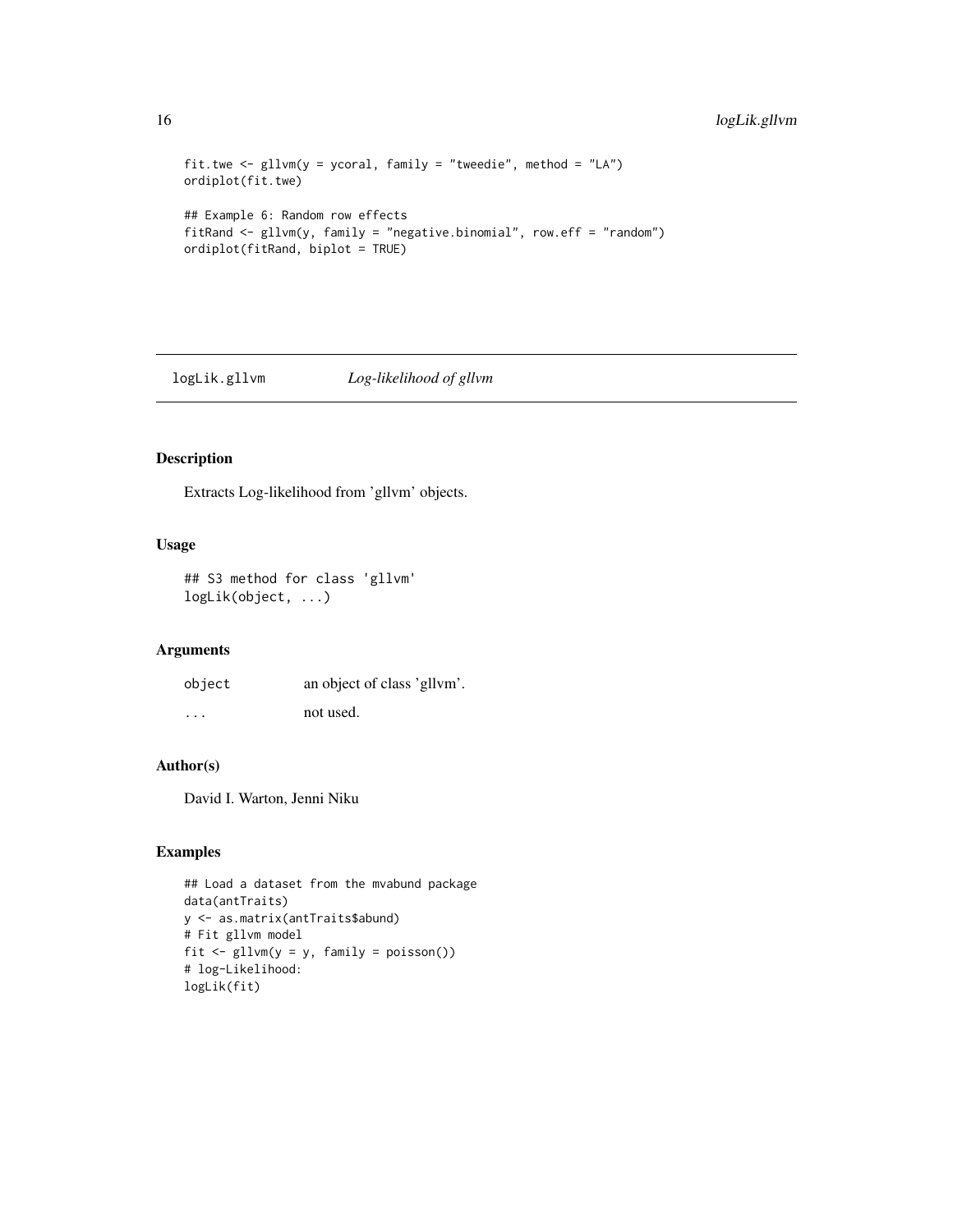<span id="page-16-0"></span>

#### Description

Microbial community data consist of abundances of 985 bacteria species measured at 56 soil sample sites from three regions, Kilpisjarvi (Finland), Ny-Alesund (Norway), and Mayrhofen (Austria). In addition to bacteria counts, three continuous environmental variables (pH, available phosphorous and soil organic matter) were measured from each soil sample.

# Usage

data(microbialdata)

# Format

- Y A data frame with abundances of 985 bacteria species measured at 56 soil sample sites
- X Environmental variables SOM: soil organic matter, pH: soil pH value and Phosp: available phosphorus and information from the samples, including Region: sampling region (Kilpisjarvi (Finland), Ny-Alesund (Norway), and Mayrhofen (Austria).), Site: sampling site and Soiltype: soil sample type (top soil (T) or bottom soil (B))

# References

Kumar, M., Brader, G., Sessitsch, A., Mäki, A., van Elsas, J.D., and Nissinen, R. (2017). Plants Assemble Species Specific Bacterial Communities from Common Core Taxa in Three Arcto-Alpine Climate Zones. Frontiers in Microbiology, 8:12.

Niku, J., Warton, D. I., Hui, F. K. C., and Taskinen, S. (2017). Generalized linear latent variable models for multivariate count and biomass data in ecology. Journal of Agricultural, Biological, and Environmental Statistics, 22:498-522.

<span id="page-16-1"></span>ordiplot.gllvm *Plot latent variables from gllvm model*

#### **Description**

Plots latent variables and their corresponding coefficients (biplot).

```
## S3 method for class 'gllvm'
ordiplot(object, biplot = FALSE, ind.spp = NULL,
  alpha = 0.5, main = NULL, which.lvs = c(1, 2),
 predict.region = FALSE, level = 0.95, jitter = FALSE,
  jitter.annotation = 0.2, s.colors = 1, symbols = <math>FALSE,cex.spp = 0.7, lwd.ellips = 0.5, col.ellips = 4, lty.ellips = 1,
  ...)
```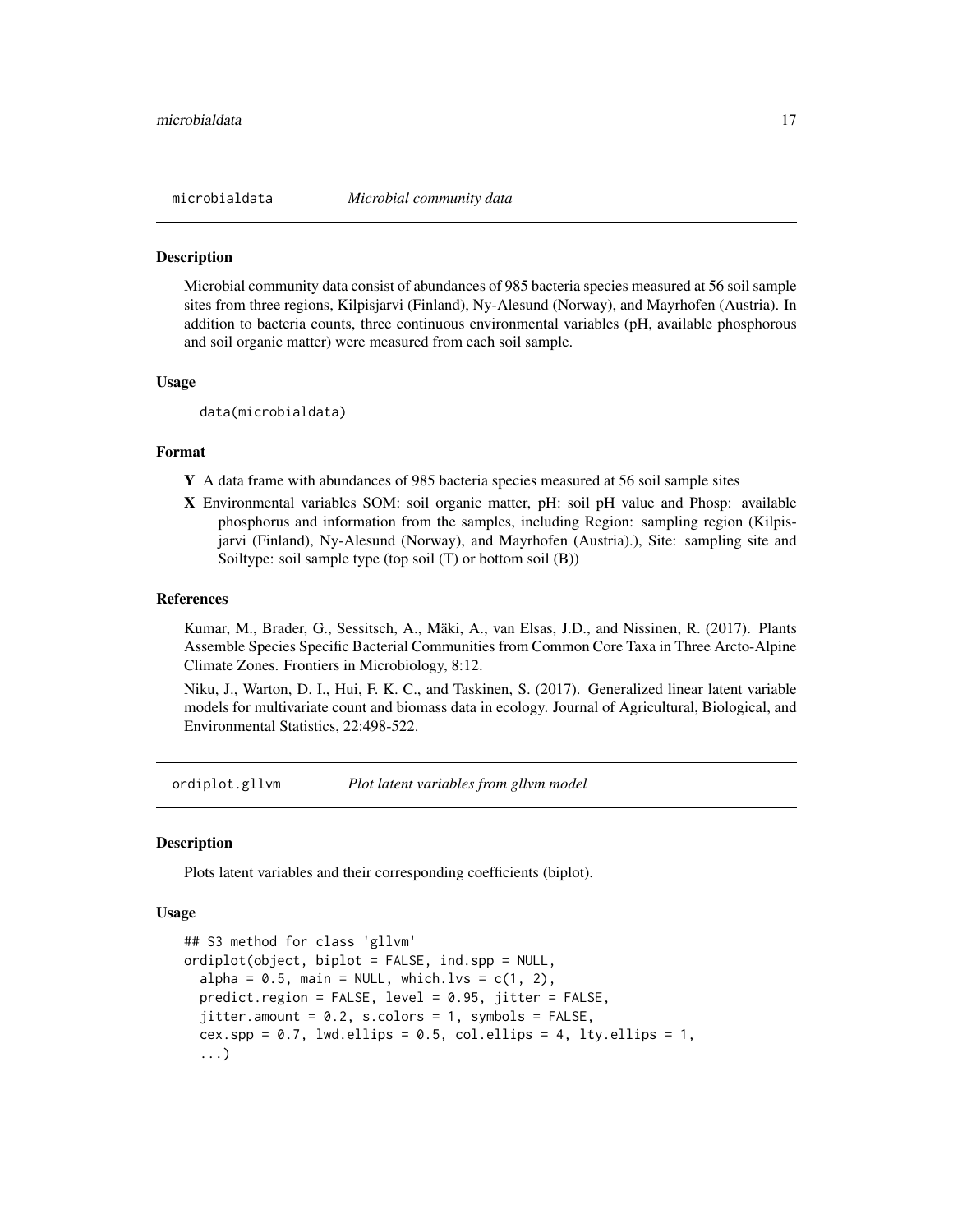| object        | an object of class 'gllvm'.                                                                                                                                  |
|---------------|--------------------------------------------------------------------------------------------------------------------------------------------------------------|
| biplot        | TRUE if both latent variables and their coefficients are plotted, FALSE if only<br>latent variables.                                                         |
| ind.spp       | the number of response variables (usually, species) to include on the biplot. The<br>default is none, or all if biplot = TRUE.                               |
| alpha         | a numeric scalar between 0 and 1 that is used to control the relative scaling of<br>the latent variables and their coefficients, when constructing a biplot. |
| main          | main title.                                                                                                                                                  |
| which.lvs     | indices of two latent variables to be plotted if number of the latent variables is<br>more than 2. A vector with length of two. Defaults to $c(1, 2)$ .      |
|               | predict. region logical, if TRUE prediction regions for the predicted latent variables are plotted,<br>defaults to FALSE.                                    |
| level         | level for prediction regions.                                                                                                                                |
| jitter        | if TRUE, jittering is applied on points.                                                                                                                     |
| jitter.amount | numeric, positive value indicating an amount of jittering for each point, defaults<br>to 0.2 (jitter range).                                                 |
| s.colors      | colors for sites                                                                                                                                             |
| symbols       | logical, if TRUE sites are plotted using symbols, if FALSE (default) site numbers<br>are used                                                                |
| cex.spp       | size of species labels in biplot                                                                                                                             |
| lwd.ellips    | line width for prediction ellipses. See graphical parameter lwd.                                                                                             |
| col.ellips    | colors for prediction ellipses.                                                                                                                              |
| lty.ellips    | line type for prediction ellipses. See graphical parameter lty.                                                                                              |
| $\cdots$      | additional graphical arguments.                                                                                                                              |

# Details

Function constructs a scatter plot of two latent variables, i.e. an ordination plot. If only one latent variable is in the fitted model, latent variables are plotted against their corresponding row indices. The latent variables are labeled using the row index of the response matrix y.

Coefficients related to latent variables are plotted in the same figure with the latent variables if biplot = TRUE. They are labeled using the column names of y. The number of latent variable coefficients to be plotted can be controlled by ind.spp. An argument alpha is used to control the relative scaling of the latent variables and their coefficients. If alpha = 0.5, the latent variables and their coefficients are on the same scale. For details for constructing a biplot, see Gabriel (1971).

# Note

- If error is occurred when using ordiplot(), try full name of the function ordiplot.gllvm() as functions named 'ordiplot' might be found in other packages as well.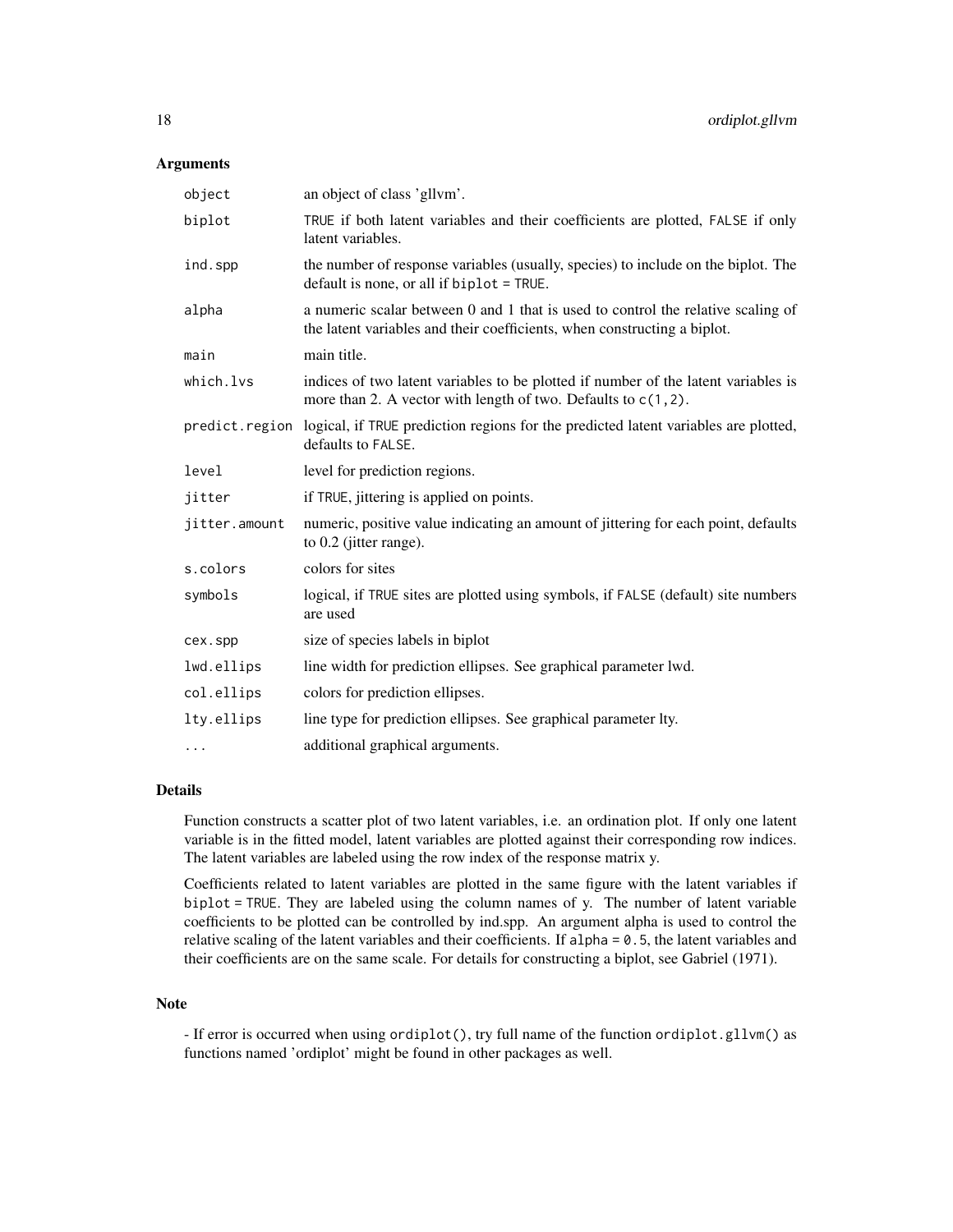# <span id="page-18-0"></span>plot.gllvm 19

# Author(s)

Jenni Niku <jenni.m.e.niku@jyu.fi>, Francis K.C. Hui

#### References

Gabriel, K. R. (1971). The biplot graphic display of matrices with application to principal component analysis. Biometrika, 58, 453-467.

#### Examples

```
#'## Load a dataset from the mvabund package
data(antTraits)
y <- as.matrix(antTraits$abund)
fit <- gllvm(y, family = poisson())
# Ordination plot:
ordiplot(fit)
# Biplot with 10 species
ordiplot(fit, biplot = TRUE, ind.spp = 10)
```
<span id="page-18-1"></span>plot.gllvm *Plot Diagnostics for an gllvm Object*

# Description

Five plots (selectable by which) are currently available: a plot of residuals against linear predictors of fitted values, a Normal Q-Q plot of residuals with a simulated point-wise 95% confidence interval envelope, residuals against row index and column index and scale location plot.

# Usage

```
## S3 method for class 'gllvm'
plot(x, which = 1:5,caption = c("Residuals vs linear predictors", "Normal Q-Q",
  "Residuals vs row index", "Residuals vs column index", "Scale-Location"),
  var.colors = NULL, add.smooth = TRUE, envelopes = TRUE,
  reps = 150, envelope.col = c("blue", "lightblue"), n.plot = NULL,...)
```
# Arguments

| $\mathsf{x}$ | an object of class 'gllym'.                                                                                                                         |
|--------------|-----------------------------------------------------------------------------------------------------------------------------------------------------|
| which        | if a subset of the plots is required, specify a subset of the numbers 1:5, see<br>caption below.                                                    |
| caption      | captions to appear above the plots.                                                                                                                 |
| var.colors   | colors for responses, vector with length of number of response variables or 1.<br>Defaults to NULL, when different responses have different colors. |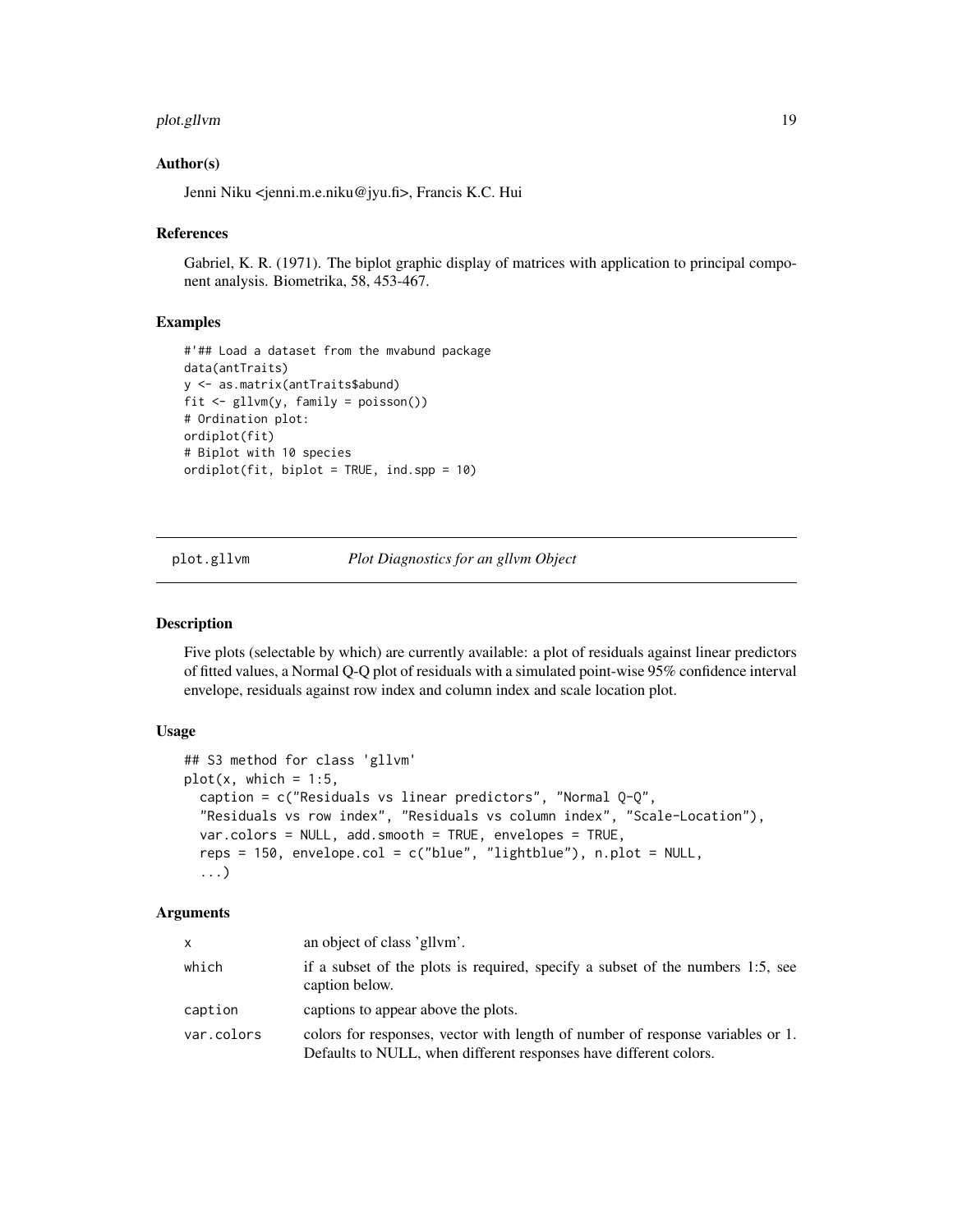<span id="page-19-0"></span>

| add.smooth   | logical indicating if a smoother should be added.                                                                                                                           |
|--------------|-----------------------------------------------------------------------------------------------------------------------------------------------------------------------------|
| envelopes    | logical, indicating if simulated point-wise confidence interval envelope will be<br>added to Q-Q plot, defaults to TRUE                                                     |
| reps         | number of replications when simulating confidence envelopes for normal Q-Q<br>plot                                                                                          |
| envelope.col | colors for envelopes, vector with length of two                                                                                                                             |
| n.plot       | number of species (response variables) to be plotted. Defaults to NULL when all<br>response variables are plotted. Might be useful when data is very high dimen-<br>sional. |
| $\cdots$     | additional graphical arguments.                                                                                                                                             |
|              |                                                                                                                                                                             |

#### Details

plot.gllvm is used for model diagnostics. Dunn-Smyth residuals (randomized quantile residuals) (Dunn and Smyth, 1996) are used in plots. Colors indicate different species.

# Author(s)

Jenni Niku <jenni.m.e.niku@jyu.fi>

# References

Dunn, P. K., and Smyth, G. K. (1996). Randomized quantile residuals. Journal of Computational and Graphical Statistics, 5, 236-244.

Hui, F. K. C., Taskinen, S., Pledger, S., Foster, S. D., and Warton, D. I. (2015). Model-based approaches to unconstrained ordination. Methods in Ecology and Evolution, 6:399-411.

# See Also

# [gllvm](#page-8-1), [residuals.gllvm](#page-23-1)

```
## Load a dataset from the mvabund package
data(antTraits)
y <- as.matrix(antTraits$abund)
# Fit gllvm model with Poisson family
fit <- gllvm(y, family = poisson())
# Plot residuals
plot(fit, mfrow = c(3,2))
```

```
# Fit gllvm model with negative binomial family
fitnb \leq gllvm(y = y, family = "negative.binomial")
# Plot residuals
plot(fithb, mfrow = c(3,2))# Plot only two first plots
plot(fitnb, which = 1:2, mfrow = c(1,2))
```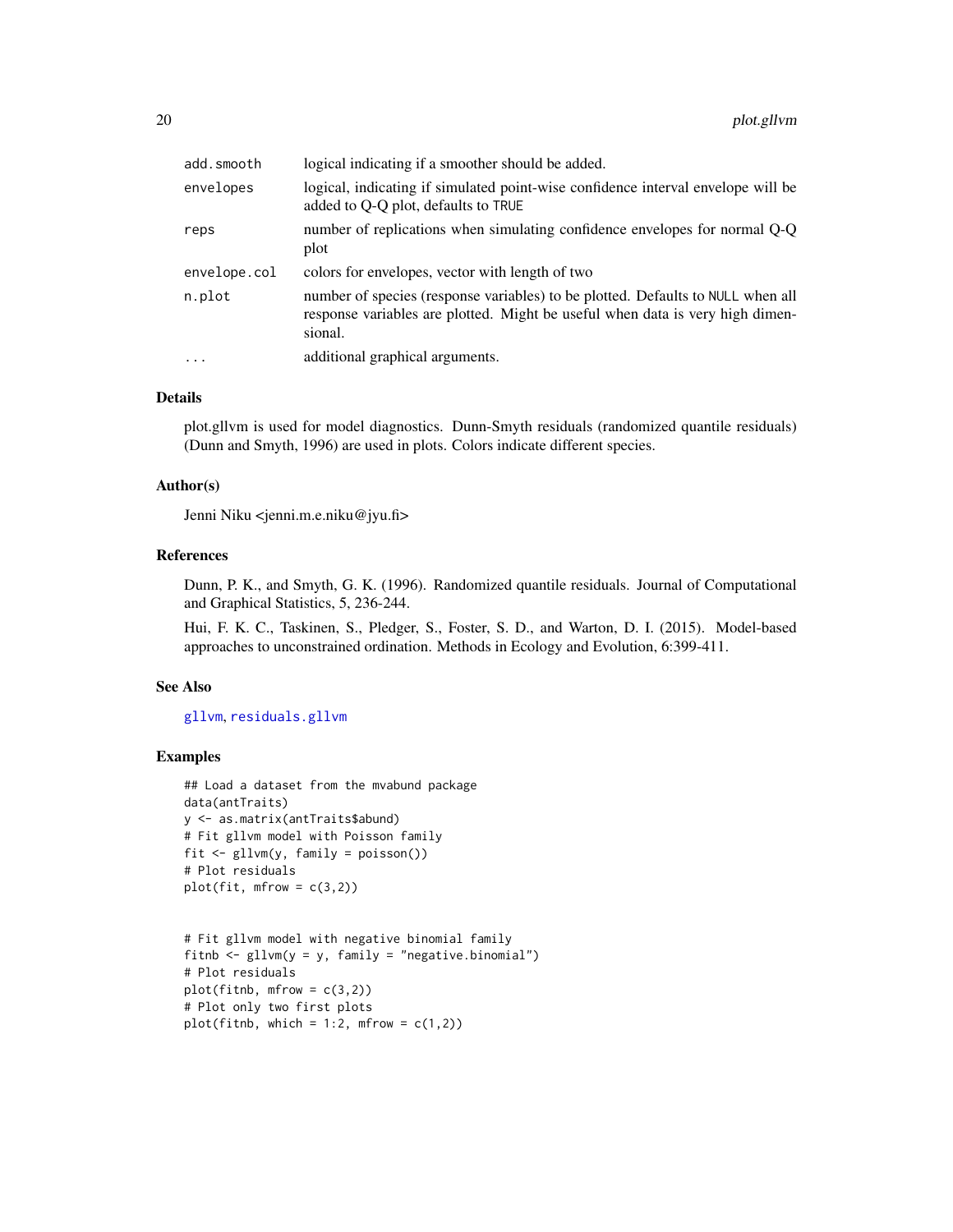# <span id="page-20-0"></span>Description

Obtains predictions from a fitted generalized linear latent variable model object.

# Usage

```
## S3 method for class 'gllvm'
predict(object, newX = NULL, newTR = NULL,
 newLV = NULL, type = "link", ...)
```
# Arguments

| object    | an object of class 'gllvm'.                                                                                                                                                                                                                                                                                                                                                |
|-----------|----------------------------------------------------------------------------------------------------------------------------------------------------------------------------------------------------------------------------------------------------------------------------------------------------------------------------------------------------------------------------|
| newX      | A new data frame of environmental variables. If omitted, the original matrix of<br>environmental variables is used.                                                                                                                                                                                                                                                        |
| newTR     | A new data frame of traits for each response taxon. If omitted, the original<br>matrix of traits is used.                                                                                                                                                                                                                                                                  |
| newLV     | A new matrix of latent variables. If omitted, the original matrix of latent vari-<br>ables is used.                                                                                                                                                                                                                                                                        |
| type      | the type of prediction required. The default ("link") is on the scale of the linear<br>predictors; the alternative "response" is on the scale of the response variable.<br>that is, the predictions for the binomial model are predicted probabilities. In<br>case of ordinal data, type = "response" gives predicted probabilities for each<br>level of ordinal variable. |
| $\ddotsc$ | not used.                                                                                                                                                                                                                                                                                                                                                                  |

#### Details

If newX, newTR and newLV are omitted the predictions are based on the data used for fitting the model. Notice that newTR need to match with the number of species in the original data. Instead, new sites can be specified in newX. If predictors newX (and newTR) are given, and newLV is not, latent variables are not used in the predictions.

# Value

A matrix containing requested predictor types.

# Author(s)

Jenni Niku <jenni.m.e.niku@jyu.fi>, David Warton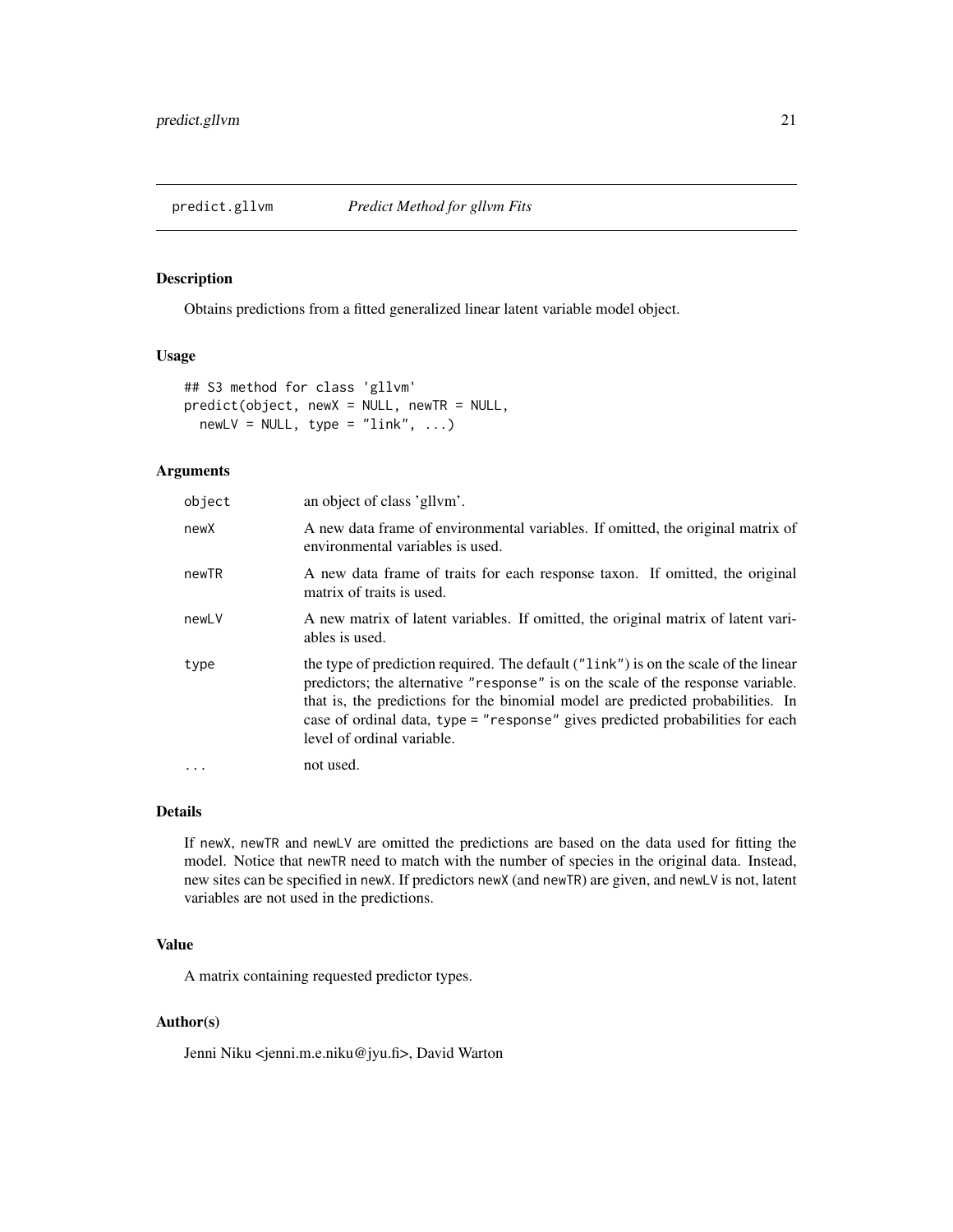# Examples

```
# Load a dataset from the mvabund package
data(antTraits)
y <- as.matrix(antTraits$abund)
X <- scale(antTraits$env[, 1:3])
# Fit gllvm model
fit \le gllvm(y = y, X, family = poisson())
# fitted values
predfit <- predict(fit, type = "response")
# linear predictors
predlin <- predict(fit)
# Predict new sites:
# Generate matrix of environmental variables for 10 new sites
xnew <- cbind(rnorm(10), rnorm(10), rnorm(10))
colnames(xnew) <- colnames(X)
predfit <- predict(fit, newX = xnew, type = "response")
TR <- (antTraits$tr[, 1:3])
fitt \le gllvm(y = y, X, TR, family = poisson())
# linear predictors
predlin <- predict(fitt)
# Predict new sites:
# Generate matrix of environmental variables for 10 new sites
xnew <- cbind(rnorm(10), rnorm(10), rnorm(10))
colnames(xnew) <- colnames(X)
# Generate matrix of traits for species
trnew \leq data.frame(Femur.length = rnorm(41), No.spines = rnorm(41),
Pilosity = factor(sample(0:3, 41, replace = TRUE)))
predfit <- predict(fitt, newX = xnew, newTR = trnew, type = "response")
```
predictLVs.gllvm *Predict latent variables for gllvm Fits*

#### Description

Obtains predictions for latent variables from a fitted generalized linear latent variable model object. Currently works only for the variational approximation method.

```
## S3 method for class 'gllvm'
predictLVs(object, newX = if (is.null(object$X)) NULL
  else object$X, newY = object$y, ...)
```
<span id="page-21-0"></span>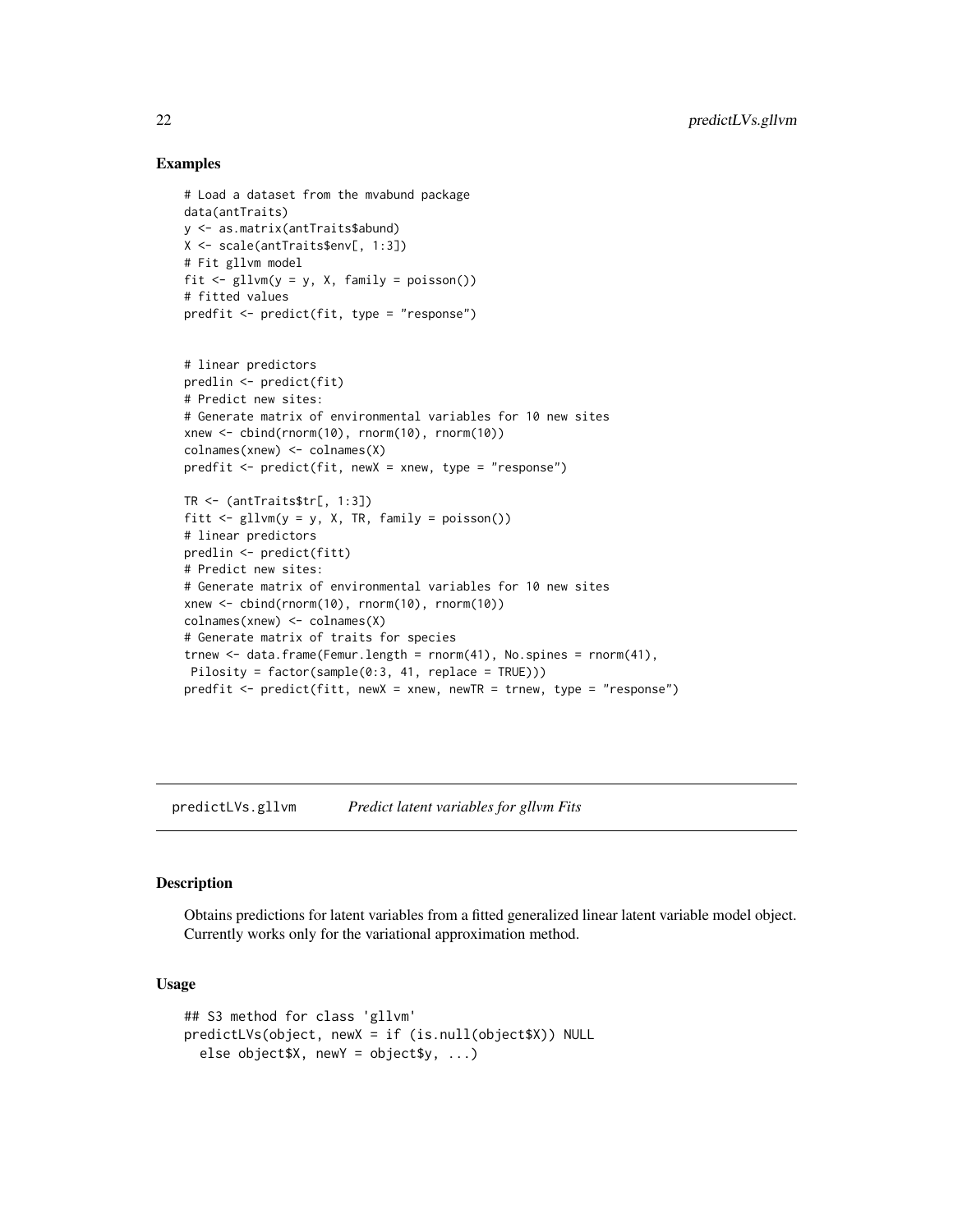<span id="page-22-0"></span>

| object                  | an object of class 'gllym'.                                                                                         |
|-------------------------|---------------------------------------------------------------------------------------------------------------------|
| newX                    | A new data frame of environmental variables. If omitted, the original matrix of<br>environmental variables is used. |
| newY                    | A new response data. Defaults to the dataset used for original model fit.                                           |
| $\cdot$ $\cdot$ $\cdot$ | not used.                                                                                                           |

# Details

Obtains predictions for latent variables from a fitted generalized linear latent variable model object.

# Value

A matrix containing requested predictor types.

# Author(s)

David Warton, Jenni Niku <jenni.m.e.niku@jyu.fi>

# Examples

```
# Load a dataset from the mvabund package
data(antTraits)
y <- as.matrix(antTraits$abund)
X <- scale(antTraits$env[, 1:3])
# Fit gllvm model
fit \leq gllvm(y = y, X, family = poisson())
# fitted values
predLVs <- predictLVs.gllvm(fit)
```
randomCoefplot.gllvm *Plot random slope coefficients*

# Description

Plots random slopes and their prediction intervals.

```
## S3 method for class 'gllvm'
randomCoefplot(object, y.label = TRUE, cex.ylab = 0.5,
 mfrow = NULL, mar = c(4, 6, 2, 1), xlim. list = NULL,
 order = FALSE, ...)
```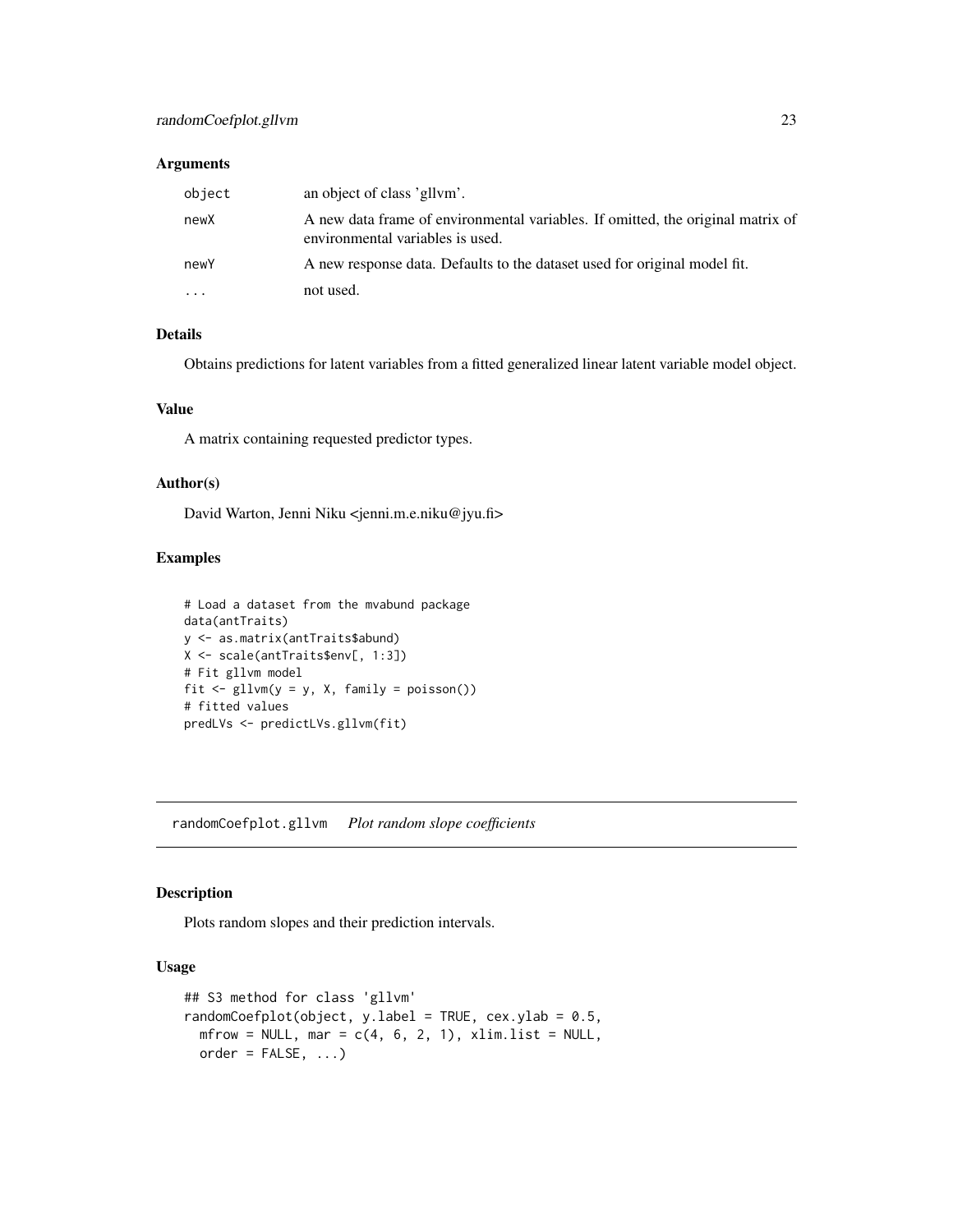<span id="page-23-0"></span>

| object     | an object of class 'gllym'.                                                                                                                                                                                  |
|------------|--------------------------------------------------------------------------------------------------------------------------------------------------------------------------------------------------------------|
| y.label    | logical, if TRUE (default) colnames of y with respect to coefficients are added to<br>plot.                                                                                                                  |
| cex.ylab   | the magnification to be used for axis annotation relative to the current setting of<br>cex.                                                                                                                  |
| mfrow      | same as merow in par. If NULL (default) it is determined automatically.                                                                                                                                      |
| mar        | vector of length 4, which defines the margin sizes: c(bottom, left, top, right).<br>Defaults to $c(4,5,2,1)$ .                                                                                               |
| xlim.list  | list of vectors with length of two to define the intervals for x axis in each covari-<br>ate plot. Defaults to NULL when the interval is defined by the range of point<br>estimates and confidence intervals |
| order      | logical, if TRUE (default), coefficients are sorted according to the point estimates                                                                                                                         |
| $\ddots$ . | additional graphical arguments.                                                                                                                                                                              |

# Author(s)

Jenni Niku <jenni.m.e.niku@jyu.fi>, Francis K.C. Hui, Sara Taskinen

# Examples

```
## Load a dataset from the mvabund package
data(antTraits)
y <- as.matrix(antTraits$abund)
X <- as.matrix(antTraits$env)
TR <- antTraits$traits
# Fit model with random slopes
fitF \le gllvm(y = y, X = X, TR = TR,
 formula = ~ Bare.ground + Bare.ground : Webers.length,
 family = poisson(), randomX = \sim Bare.ground)
randomCoefplot(fitF)
```
<span id="page-23-1"></span>residuals.gllvm *Dunn-Smyth residuals for gllvm model*

# Description

Calculates Dunn-Smyth residuals for gllvm model.

```
## S3 method for class 'gllvm'
residuals(object, ...)
```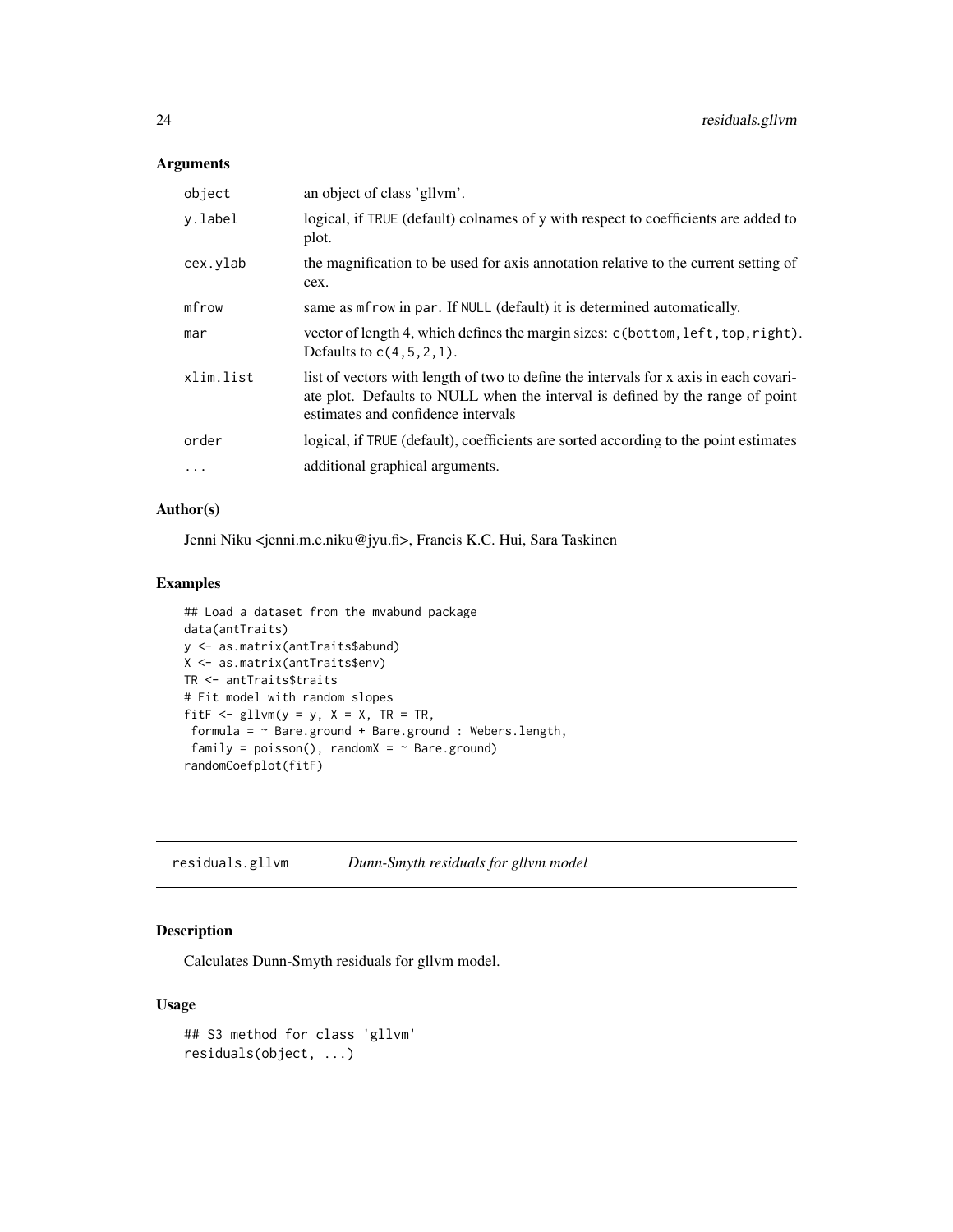# residuals.gllvm 25

#### **Arguments**

| object  | an object of class 'gllvm'. |
|---------|-----------------------------|
| $\cdot$ | not used.                   |

# Details

Computes Dunn-Smyth residuals (randomized quantile residuals, Dunn and Smyth, 1996) for gllvm model. For the observation  $Y_{ij}$  Dunn-Smyth residuals are defined as

$$
r_{ij} = \Phi^{-1}(u_{ij}F_{ij}(y_{ij}) + (1 - u_{ij})F_{ij}^{-}(y_{ij})),
$$

where  $\Phi(.)$  and  $F_{ij}(.)$  are the cumulative probability functions of the standard normal distribution,  $F_{ij}^{-}(y)$ ) is the limit as  $F_{ij}(y)$  is approached from the negative side, and  $u_{ij}$  has been generated at random from the standard uniform distribution.

# Value

| residuals | matrix of residuals         |
|-----------|-----------------------------|
| linpred   | matrix of linear predictors |

# Author(s)

Jenni Niku <jenni.m.e.niku@jyu.fi>

#### References

Dunn, P. K., and Smyth, G. K. (1996). Randomized quantile residuals. Journal of Computational and Graphical Statistics, 5, 236-244.

Hui, F. K. C., Taskinen, S., Pledger, S., Foster, S. D., and Warton, D. I. (2015). Model-based approaches to unconstrained ordination. Methods in Ecology and Evolution, 6:399-411.

```
# Load a dataset from the mvabund package
data(antTraits)
y <- as.matrix(antTraits$abund)
# Fit gllvm model
fit \le gllvm(y = y, family = poisson())
# residuals
res <- residuals(fit)
```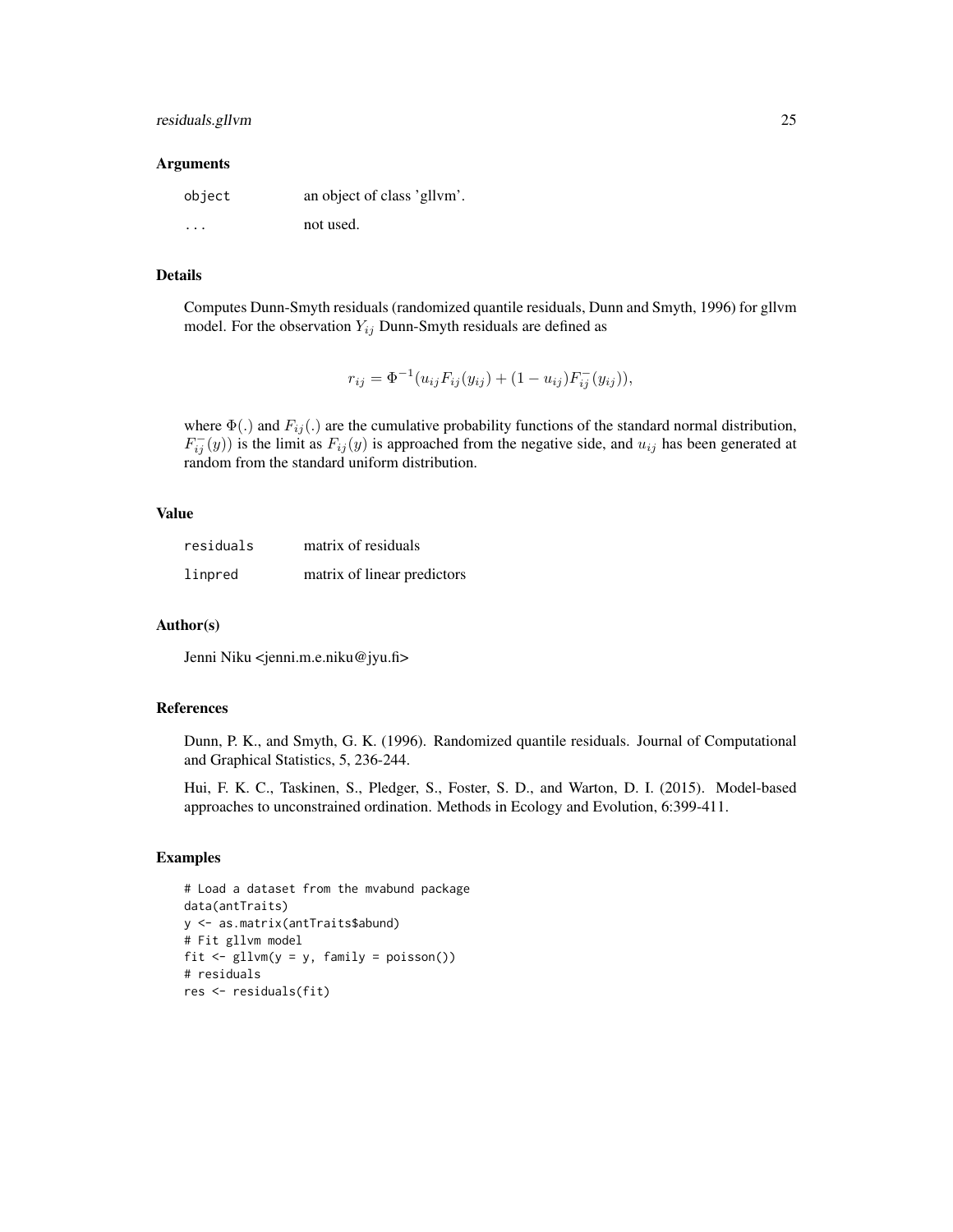<span id="page-25-0"></span>

# Description

Generate new data using the fitted values of the parameters

### Usage

```
## S3 method for class 'gllvm'
simulate(object, nsim = 1, seed = NULL,
  conditional = FALSE, ...)
```
# Arguments

| object      | an object of class 'gllym'.                                                                      |
|-------------|--------------------------------------------------------------------------------------------------|
| nsim        | an optional positive integer specifying the number of simulated datasets. De-<br>faults to 1.    |
| seed        | an optional integer to set seed number, passed to set seed. Defaults to a random<br>seed number. |
| conditional | if conditional = FALSE simulates marginally over the latent variables.                           |
| $\ddotsc$   | not used.                                                                                        |

# Details

simulate function for gllvm objects.

# Value

A matrix containing generated data.

# Author(s)

David Warton, Jenni Niku <jenni.m.e.niku@jyu.fi>

```
# Load a dataset from the mvabund package
data(antTraits)
y <- as.matrix(antTraits$abund)
X <- scale(antTraits$env[, 1:3])
# Fit gllvm model
fit \le gllvm(y = y, X, family = poisson())
# Simulate data
newdata <- simulate(fit)
```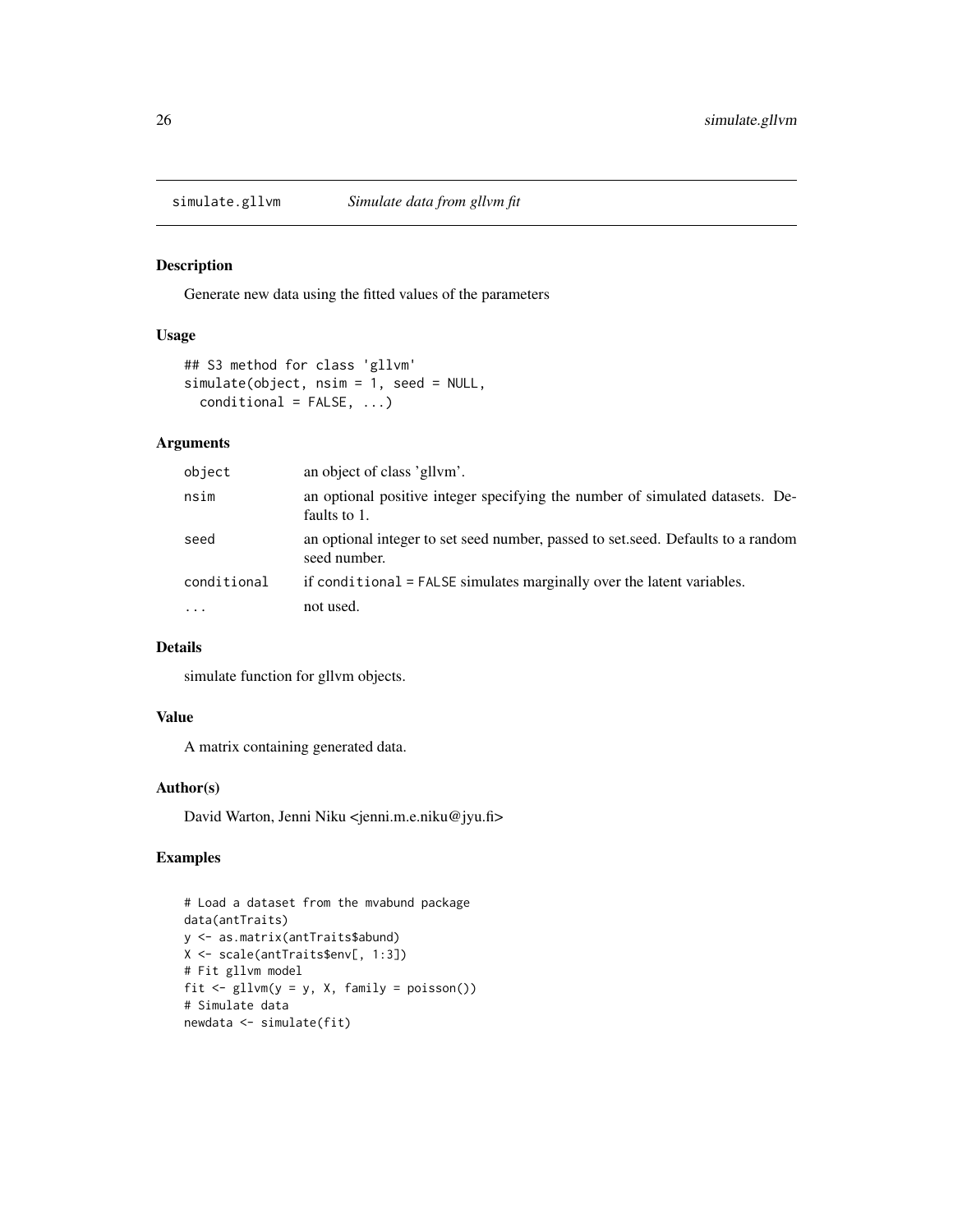<span id="page-26-0"></span>

#### Description

Simulated dataset of size 56 x 985 that can be used to illustrate the methods in Section 5.1 of Niku et al., (2017).

#### Usage

data(sim\_bacteria)

# Format

y A data frame with abundances of 985 species measured at 56 sites

X Environmental variables soil organic matter, pH and phosphorus and region variables

# References

Niku, J., Warton, D. I., Hui, F. K. C., and Taskinen, S. (2017). Generalized Linear Latent Variable Models for Multivariate Count and Biomass Data in Ecology. Journal of Agricultural, Biological, and Environmental Statistics, 22, 498-522.

<span id="page-26-1"></span>summary.gllvm *Summarizing gllvm model fits*

# Description

A summary of the fitted 'gllvm' object, including function call, distribution family and model parameters.

# Usage

## S3 method for class 'gllvm' summary(object, ...)

# Arguments

| object   | an object of class 'gllvm' |
|----------|----------------------------|
| $\cdots$ | not used.                  |

# Author(s)

Jenni Niku <jenni.m.e.niku@jyu.fi>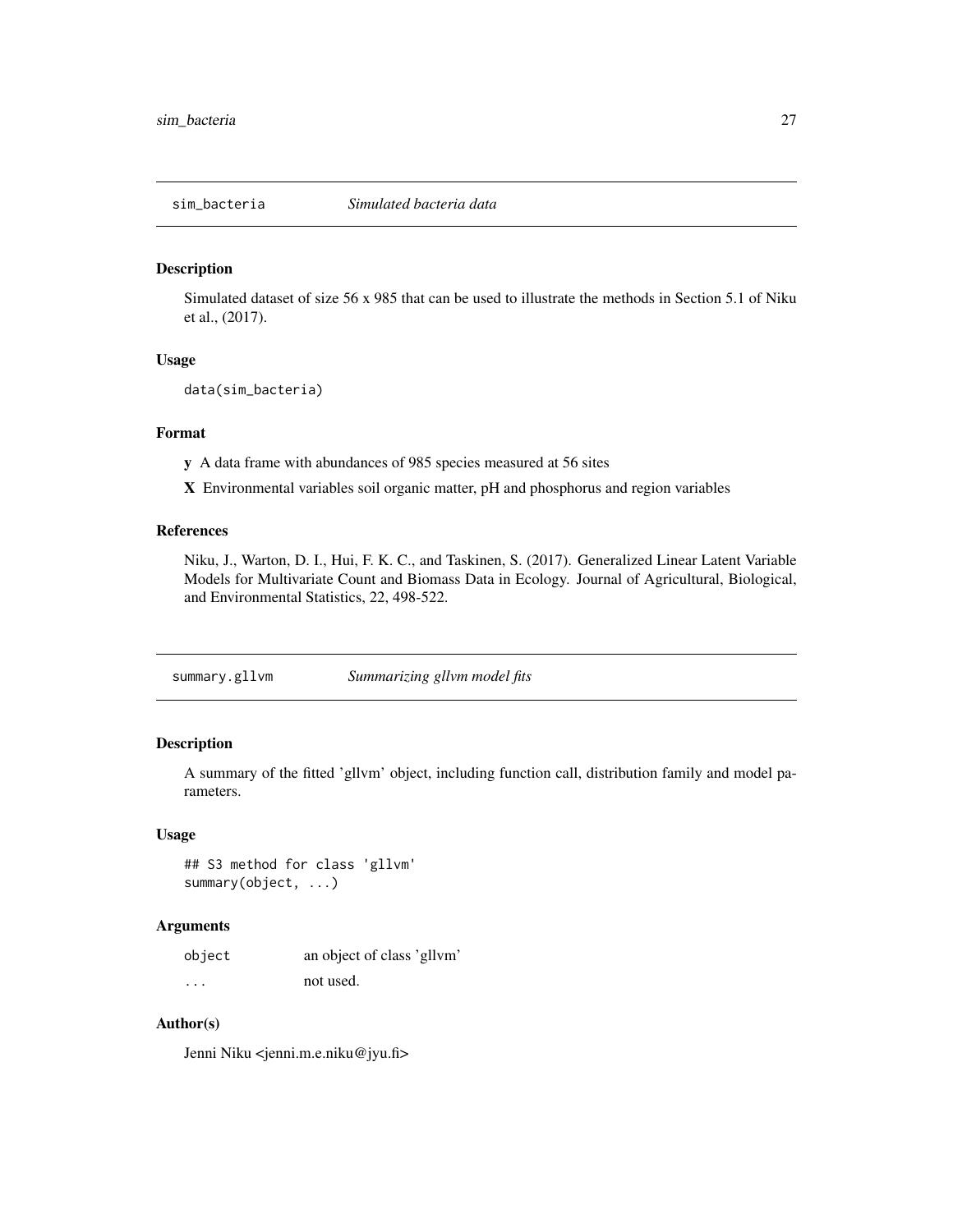```
## Load a dataset from the mvabund package
data(antTraits)
y <- as.matrix(antTraits$abund)
# Fit gllvm model
fit <- gllvm(y = y, family = poisson())
summary(fit)
```